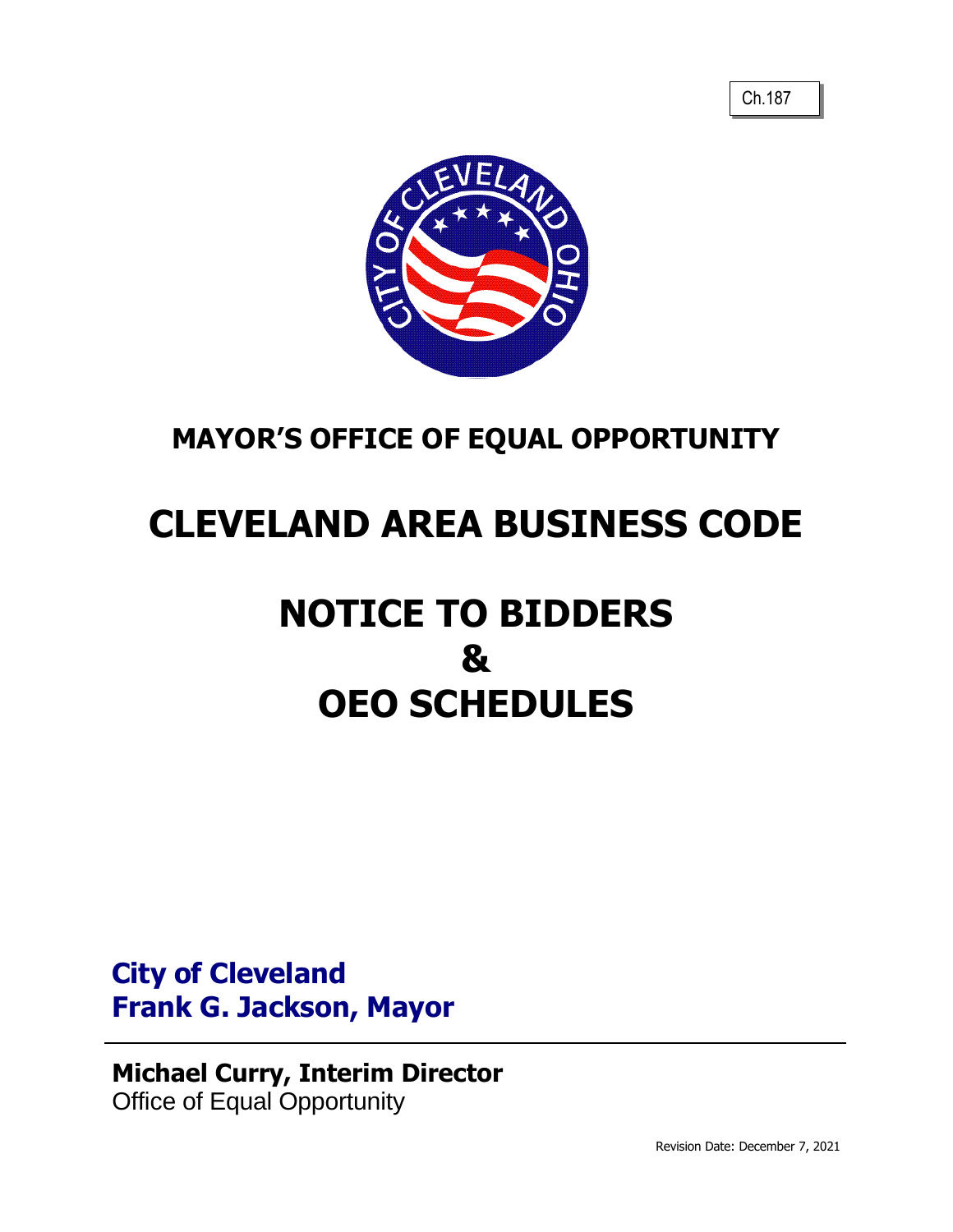#### **EQUAL OPPORTUNITY CLAUSE (Section 187.22(b) C.O.)**

Each Contract also shall contain the following equal opportunity clause:

"During the performance of this contract, the contractor agrees as follows:

- (1) The contractor shall not discriminate against any employee or applicant for employment because of race, religion, color, sex, sexual orientation, national origin, age, disability, ethnic group or Vietnamera or disabled veteran status. The contractor shall take affirmative action to insure that applicants are employed and that employees are treated during employment without regard to race, religion, color, sex, sexual orientation, national origin, age, disability, ethnic group, or Vietnam-era or disabled veteran status. As used in this chapter, "treated" means and includes without limitation the following: recruited, whether by advertising or other means; compensated, whether in the form of rates of pay or other forms of compensation; selected for training, including apprenticeship, promoted, upgraded, demoted, downgraded, transferred, laid off and terminated. The contractor agrees to and shall post in conspicuous places, available to employees and applicants for employment, notices to be provided by the hiring representatives of the contractor setting forth the provisions of this nondiscrimination clause.
- (2) The contractor will, in all solicitations or advertisements for employees placed by or on behalf of the contractor, state that the contractor is an equal opportunity employer.
- (3) The contractor shall send to each labor union or representative of workers with which he has a collective bargaining agreement or other contract, or understanding, a notice advising the labor union or worker's representative of the contractor's commitments under the equal opportunity clause, and shall post copies of the notice in conspicuous places available to employees and applicants for employment.
- (4) It is the policy of the City that local businesses, minority-owned businesses and female-owned businesses shall have every practicable opportunity to participate in the performance of contracts awarded by the City subject to the applicable provisions of the Cleveland Area Business Code.
- (5) The contractor shall permit access by the Director or his or her designated representative to any relevant and pertinent reports and documents to verify compliance with the Cleveland Area Business Code, and with the Regulations. All such materials provided to the Director or designee by the contractor shall be considered confidential.
- (6) The contractor will not obstruct or hinder the Director or designee in the fulfillment of the duties and responsibilities imposed by the Cleveland Area Business Code.
- (7) The contractor agrees that each subcontract will include this Equal Opportunity Clause, and the contractor will notify each subcontractor, material supplier and supplier that the subcontractor must agree to comply with and be subject to all applicable provisions of the Cleveland Area Business Code. The contractor shall take any appropriate action with respect to any subcontractor as a means of enforcing the provisions of the Code."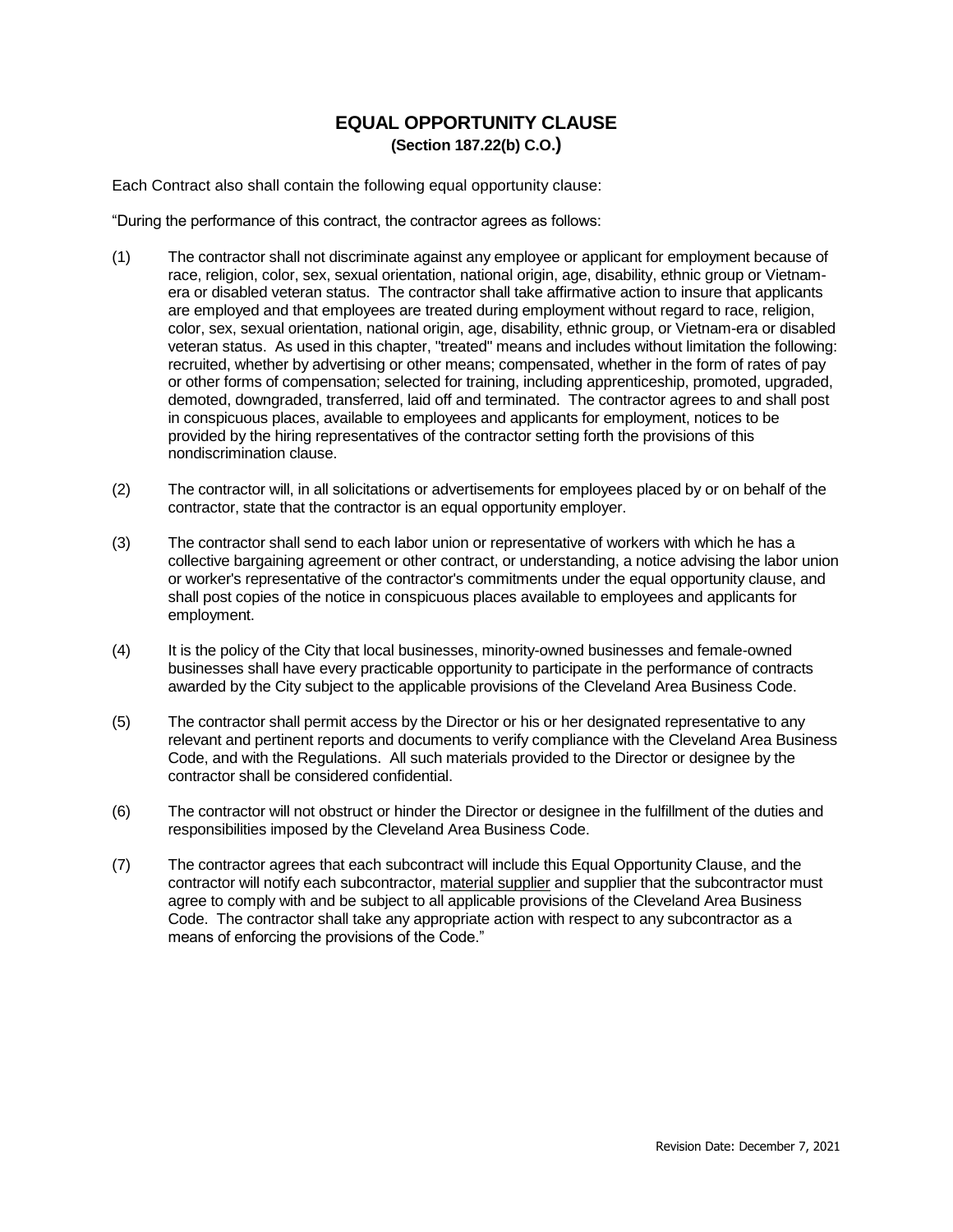#### **City of Cleveland Mayor's Office of Equal Opportunity**

#### **Cleveland Area Business Code**

#### **NOTICE TO BIDDERS**

#### **1. Introduction:**

The Cleveland Area Business Code contained in Chapter 187 of the Codified Ordinances of Cleveland, Ohio 1976 was enacted to increase the participation of minority-owned business enterprises, female-owned business enterprises, and local small business enterprises in City of Cleveland contracting. The Code also works to ensure that Contractors doing business with the City do not use discriminatory employment practices. Failure to comply with the Cleveland Area Business Code or with representations made on the attached Schedules may result in rejection of part or all of the bid, and/or cancellation of the contract.

#### **2. Definitions:**

As used in this Notice to Bidders and the attached OEO Schedules, the following words, phrases, and terms shall be defined as set forth below:

- (a) "Bidder" means a Person offering to contract with the City in response to an invitation to bid.
- (b) "Bid Discount" means the application of a percentage discount to the total amount of a bid submitted by a Bidder for a Contract solely for the purpose of bid comparisons when evaluating the lowest and best bid, or lowest responsible bid. The use of a Bid Discount for bid comparison does not alter the total amount of the bid submitted by a Bidder or the Contract executed based on a bid.
- (c) "Business Enterprise" means a firm, sole proprietorship, partnership, association, corporation, company, or other business entity of any kind including, but not limited to, a limited liability corporation, incorporated professional association, joint venture, estate, or trust.
- (d) "City" means the City of Cleveland, Ohio.
- (e) "City of Cleveland Small Business" or "CCSB" means a CSB that has its principal office located physically within the municipal boundaries of the City.
- (f) "Cleveland Area Small Business" or "CSB" means a Business Enterprise certified under division (a) of Section 187.03.
- (g) "Cleveland Contracting Market" or "Contracting Market" means the geographic market area consisting of Cuyahoga County, or the geographic market area identified in a disparity study or otherwise as provided in Section 187.28. As of June 8, 2018, the geographic market identified in a disparity study purposes for MBE and FBE certification and contracting benefits includes Cuyahoga County, Geauga County, Lake County, Lorain County, Medina County, Portage County, and Summit County, Ohio.
- (h) "Contract" means a binding agreement executed on or after the effective date of this Cleveland Area Business Code by which the City either grants a privilege or is committed to expend or does expend its funds or other resources, or confers a benefit having monetary value including, but not limited to, a grant, loan, interest in real or personal property, or tax incentive in any form for or in connection with any work, project, or public purpose.
- (i) "Contracting Department" includes any administrative department under charge of the Mayor or any office, board, or commission treated or construed as a department of City government for any purpose under the Charter or ordinances of the City for the benefit or program of which the City enters into a particular Contract.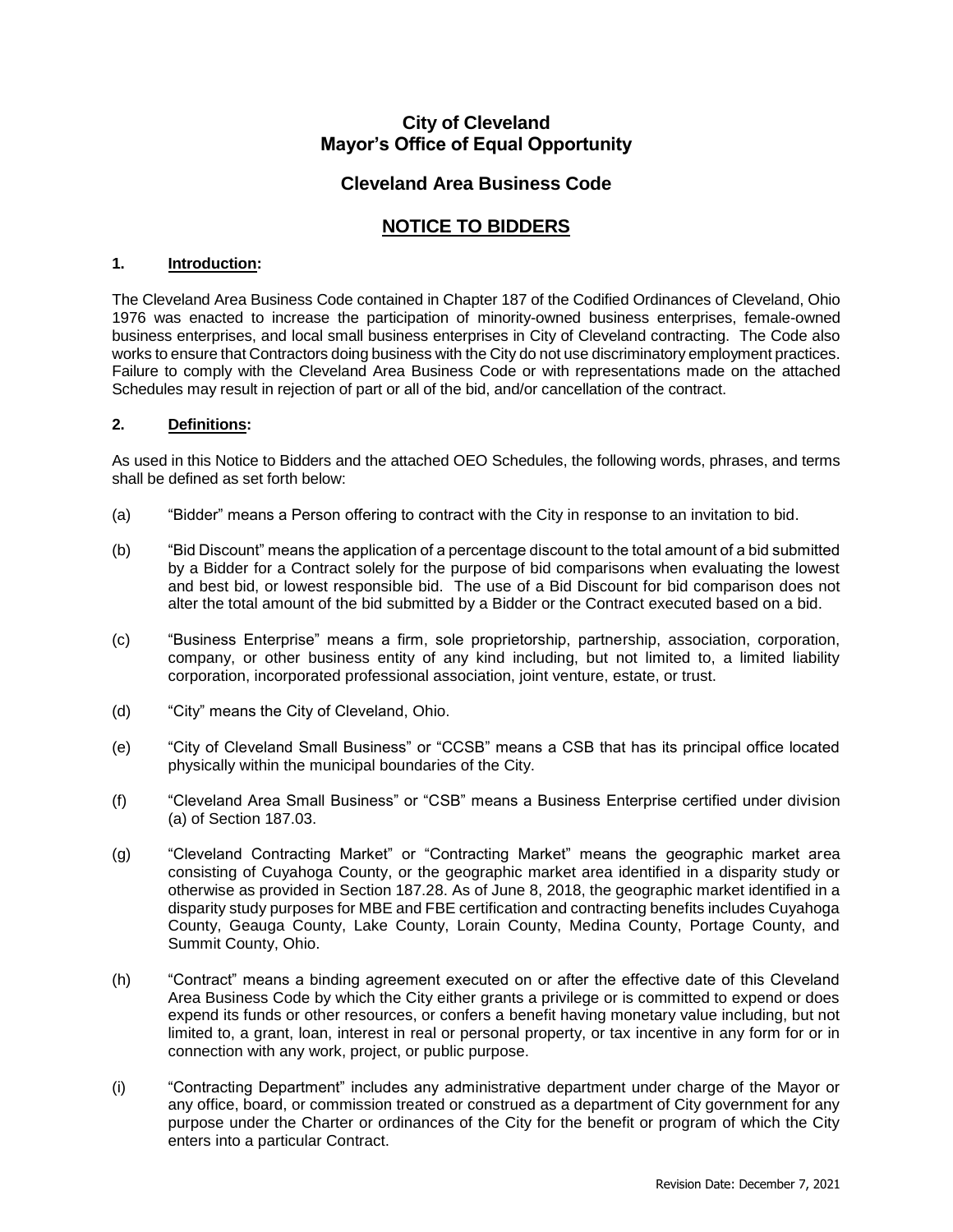- (j) "Contractor" means a separate or distinguishable Business Enterprise employing one or more persons and participating in the performance of a Contract, including but not limited to CSBs, MBEs and FBEs where applicable, and shall include a party in privity with a Contractor for implementation of a Contract.
- (k) "Director" means the Director of the Office of Equal Opportunity.
- (l) "Evaluation Credit" means a predetermined number of points in the evaluation of proposals submitted by a Bidder for a Contract to be added solely for the purpose of proposal comparison when evaluating competing proposals. The use of Evaluation Credits does not alter the amount of the proposal submitted by a Bidder or the Contract executed based on the proposal.
- (m) "Female" includes only a United States citizen or lawful, permanent resident who is a member of the female gender.
- (n) "Female Business Enterprise" or "FBE" means a Business Enterprise owned, operated, and controlled by one or more Females who have 51% ownership. The one or more Females must have operational and managerial Control, interest in capital, and earnings commensurate with the percentage of Female ownership. To qualify as a Female Business Enterprise, the Business Enterprise shall be located and doing business in the Cleveland Contracting Market.
- (o) "Local Contracting Market" or "Contracting Market" means the geographic market area consisting of Cuyahoga County, Geauga County, Lake County, Lorain County, and Medina County, Ohio; provided, however, that with respect to growers or producers of food only, the geographic market area also shall include: Erie County, Huron County, Richland County, Ashland County, Wayne County, Holmes County, Stark County, Summit County, Portage County, and Tuscarawas County.
- (p) "Local Producer" means a Person that:

(1) has its principal office (headquarters) located physically in the Local Contracting Market and whose highest executive officers and highest level managers maintain their offices and perform their respective executive and managerial functions and duties in the Local Contracting Market; and

(2) A. grows food or fabricates goods, whether or not finished, from organic or raw materials;

B. processes goods, materials, food or other products so as to increase their commercial value by not less than 50%;

C. supplies goods by performing a Commercially Useful Function; or

D. provides, by its qualified full-time employees, maintenance, repair, personal, or professional services.

- (q) "Local-Food Purchaser" means a Business Enterprise that, in implementation of its City contract, purchases Local Food in an amount comprising not less than twenty percent (20%) of the Business Enterprise's City Contract amount.
- (r) "Local Sustainable Business" means a Business Enterprise that:

(1) has its principal office (headquarters) located physically in the Local Contracting Market and whose highest executive officers and highest level managers maintain their offices and perform their respective executive and managerial functions and duties in the Local Contracting Market; and

(2) has established sustainability goals for itself and is a member of or signatory to a nationallyrecognized sustainability program, which goals and program have been determined acceptable by the City Chief of Sustainability or other officer designated by the Mayor.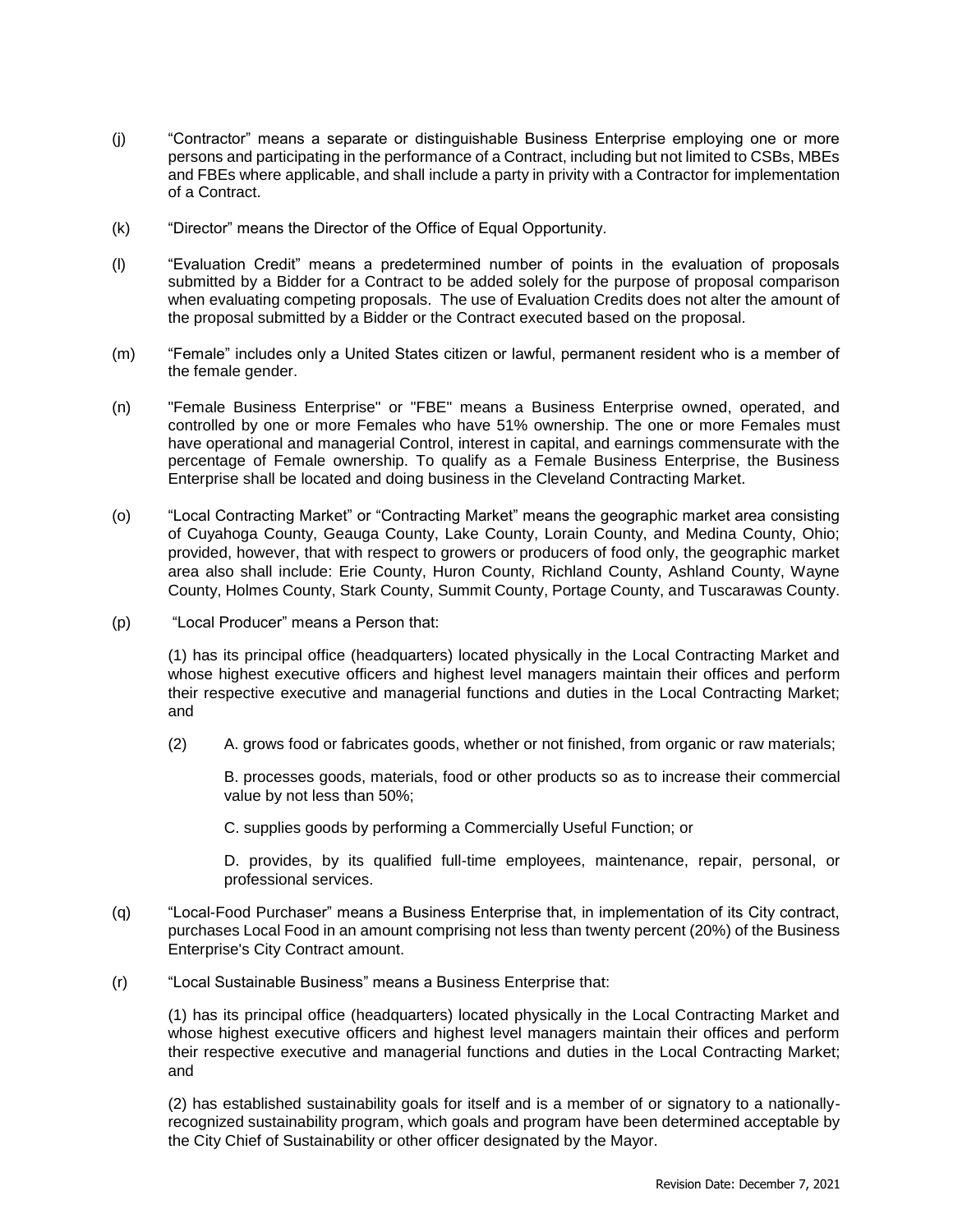- (s) "Minority Business Enterprise" or "MBE" means a Business Enterprise owned, operated and controlled by one or more Minority Persons who have at least 51% ownership. The Minority Person(s) must have operational and managerial Control, interest in capital, and earnings commensurate with the percentage of ownership. To qualify as a Minority Business Enterprise, the enterprise shall be located and doing business in the Cleveland Contracting Market.
- (t) "OEO" means the Office of Equal Opportunity of the City of Cleveland.
- (u) "Proposer" means any Person proposing to contract with the City in response to a request for proposals or other similar solicitation.
- (v) "Regional Cleveland Area Small Business" or "RCSB" means a CSB that has its principal office located physically within the territorial boundaries of Cuyahoga County but outside the municipal boundaries of the City.
- (w) "Regulation" or "Regulations" means and includes the regulations implementing this Code and promulgated by the Director of Equal Opportunity under division (b)(6) of Section 123.08 of these Codified Ordinances.
- (x) "Small Business Enterprise" or "SBE" means a Business Enterprise that meets the established economic criteria for a SBE and is owned, operated and controlled by one or more persons who meet the economic criteria for SBE ownership established by the Director in the Regulations.

#### **3. Required OEO Schedules:**

The following documents must be completed, signed and submitted as part of the Contractor's bid or proposal for any City of Cleveland contract over \$50,000.00. Failure to submit all OEO Schedules may result in the rejection of a bid.

#### **Schedule 1: PROJECT CONTACT INFORMATION FORM**

Schedule 1, the **PROJECT CONTACT INFORMATION FORM**, provides the Office of Equal Opportunity with the necessary contact information to conduct its monitoring responsibilities. Each Bidder or Proposer shall complete, sign and submit Schedule 1 and include it with its bid or proposal.

#### **Schedule 2: CERTIFIED MBE/FBE/CSB SUBCONTRACTOR PARTICIPATION COMMITMENT**

Schedule 2, the CERTIFIED MBE/FBE/CSB SUBCONTRACTOR PARTICIPATION COMMITMENT, identifies and verifies the certified MBE, FBE, and/or CSB subcontractors the Bidder or Proposer intends to use on the project. Each Bidder or Proposer must complete Schedule 2 for each and every certified MBE, FBE and/or CSB subcontractor that the Bidder or Proposer intends to use on the project. Bidders or Proposers shall include the contract specification item number(s) on which the subcontractor will participate in Part 1, the scope, or supplies/materials that the subcontractor will be responsible for will be documented on Part 2, with the corresponding l dollar amount for the subcontract on Part 3. The total dollar amount in Part 3 should be an actual dollar amount, and should not be a range of values or a percentage of the contract. If an MBE or FBE plans to re-subcontract any of its work, it must indicate that on Schedule 3. Any work re-subcontracted to a non-certified subcontractor will reduce the Bidder or Proposer's participation credit to the extent of the resubcontracting.

#### **Schedule 3: SCHEDULE OF SUBCONTRACTOR PARTICIPATION**

Schedule 3, the **SCHEDULE OF SUBCONTRACTOR PARTICIPATION**, documents the non-certified subcontractors that the Bidder intends to use on the project. Schedule 3 must include the contact information for the subcontractor, the Spec Item and Type of Work or Materials the subcontractor is expected to provide for the project, and the value of the subcontract. All non-certified subcontractors must be listed on Schedule 3, but certified CSB, MBE and/or FBE Subcontractors that have already been listed on a Schedule 2 do not need to be included on Schedule 3. Schedule 3 must be signed by an authorized representative of the Bidder.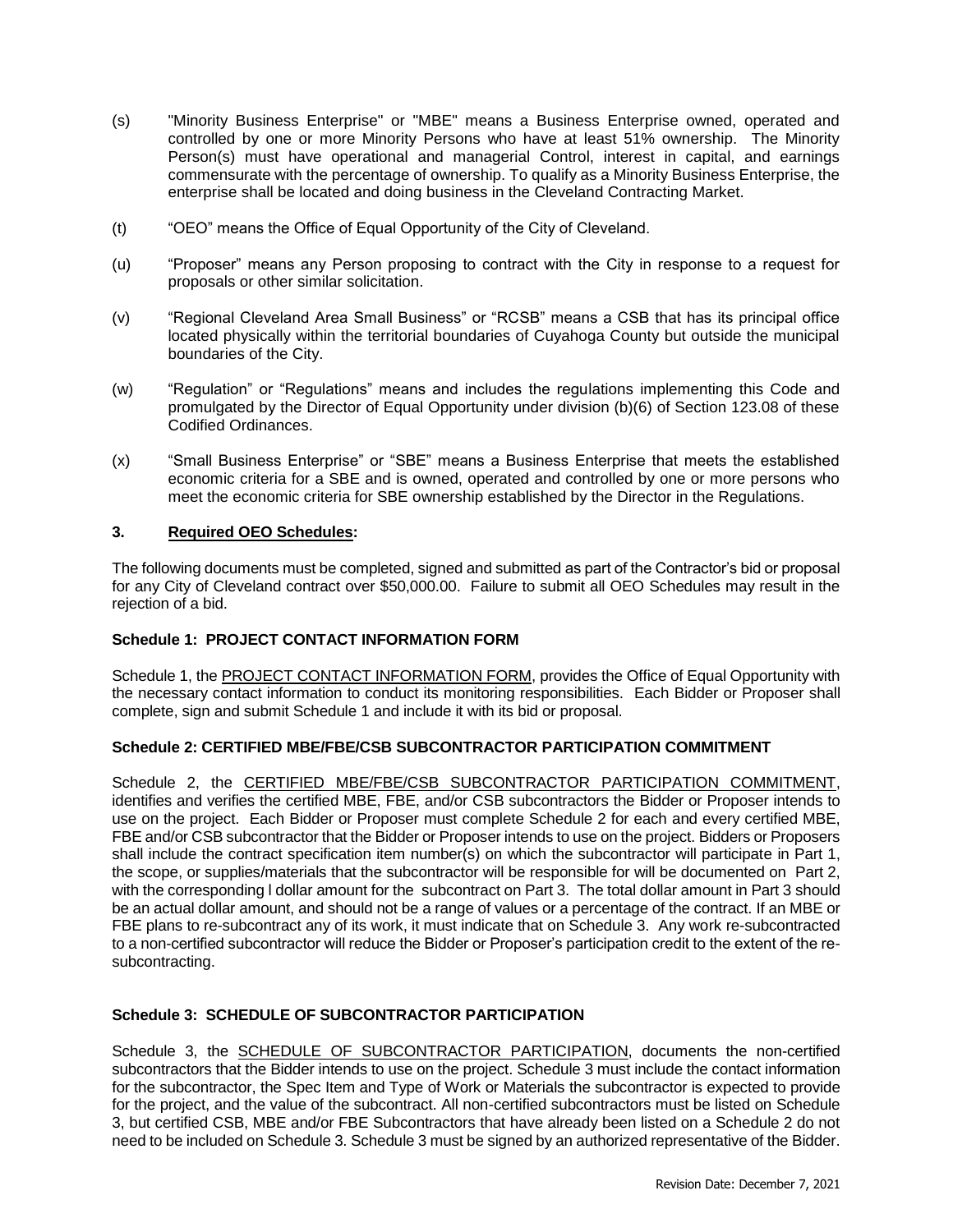#### **Schedule 4: CSB/MBE/FBE UNAVAILABILITY/IMPRACTICALITY CERTIFICATION**

Schedule 4, CSB/MBE/FBE UNAVAILABILITY/IMPRACTICALITY CERTIFICATION, allows the Bidder or Proposer to document its good faith effort to achieve the CSB, MBE, and/or FBE subcontracting goals identified for the project in the bid documents. If a Bidder or Proposer has met or exceeded the subcontracting goals for the project, the Bidder or Proposer shall indicate this in Section A of Schedule 4. If the Bidder or Proposer has not met the subcontracting goals for the project, the Bidder or Proposer shall indicate this in Section A of Schedule 4, and complete Section B.

Section B of Schedule 4 allows the Bidder or Proposer to document its efforts to solicit certified subcontractor participation for the project, thereby meeting the good faith effort requirement of the bid. Section B also allows the Bidder or Proposer to attach a written document explaining why subcontracting to the goals included in the bid or proposal documents is impossible or impractical due to the nature of the work, service or product being contracted by the bid or proposal.

Failure to submit and accurately complete OEO Schedules 1, 2, 3, and 4 may result in the rejection of all or part of the bid or proposal. Submission of incomplete, inaccurate, or inconsistent data in the Schedules may lead to a formal investigation, decertification of the Bidder or Proposer, decertification of the subcontractor, and/or a rejection of all or part of the bid. The City of Cleveland reserves the right to waive any informality or immaterial irregularity, and reserves the right to reject any or all bids.

#### **4. Equal Employment Certification:**

No Contractor shall discriminate against any employee or applicant for employment because of race, religion, color, sex, sexual orientation, national origin, age, disability, ethnic group or Vietnam-era or disabled veteran status. Contractors shall take affirmative action to ensure that applicants are employed and that employees are treated during employment without regard to race, religion, color, sex, sexual orientation, national origin, age, disability, ethnic group or Vietnam-era or disabled veteran status. As used in this chapter, "treated" means and includes without limitation the following: recruited whether by advertising or other means; compensated, whether in the form of rates of pay or other forms of compensation; selected for training, including apprenticeship, promoted, upgraded, demoted, transferred, laid off and terminated. Contractors shall post in conspicuous places available to employees and applicants for employment, notices to be provided by the hiring representative of contractors setting forth the provisions of this nondiscrimination clause.

Within 60 days after entering into a Contract, each Contractor shall file a written affirmative action program containing standards and procedures ensuring that the contractor affords all qualified employees and applicants for employment equal opportunities in the contractor's recruitment, selection, and advancement processes.

Each contractor's affirmative action program shall contain the following components:

- (1) A diagnostic component that includes quantitative analyses comparing the composition of the Contractor's workforce to the composition of the Cleveland Contracting Market employment pool according to the most current census data available, grouped by EEO occupations.
- (2) Each affirmative action program shall contain placement goals as follows:
	- (i) For each non-construction contract, placement goals equal to the availability percentage for women or minorities where the percentage of women or minorities employed by the contractor in a particular job group is less than would reasonably be expected given their percentage availabilities in the corresponding Cleveland Contracting Market employment pool. Placement goals are objective targets reasonably attainable by applying a good-faith effort to implement all aspects of the affirmative action program; they are not inflexible quotas. Placement goals do not authorize or require a Contractor to grant a preference to any individual or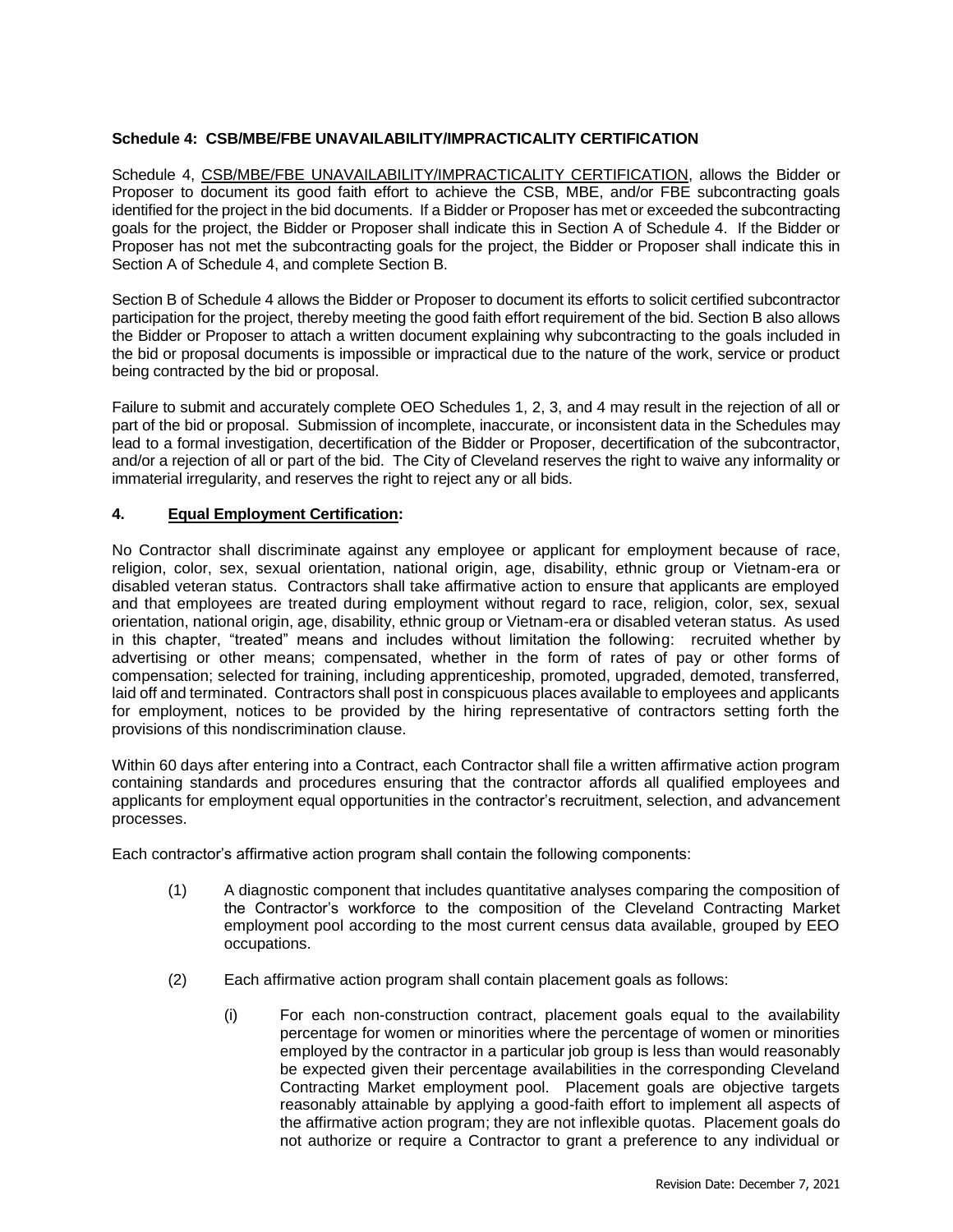adversely affect an individual's employment status for an unlawful discriminatory reason.

- (ii) For each construction contract, establish placement goals for minorities and women for each trade involved in the performance of the contract equal to the goals established by the Director. Placement goals are objective targets reasonably attainable by applying a good-faith effort to implement all aspects of the affirmative action program; they are not inflexible quotas. Placement goals do not authorize or require a contractor to grant a preference to any individual or adversely affect an individual's employment status for an unlawful discriminatory reason.
- (3) Identification of problem areas through analysis of the contractor's employment process to determine if it affords or incorporates, or contains impediments to, equal employment opportunities.
- (4) Action-oriented programs consisting of practical steps the contractor will implement to address any identified problem areas or the underutilization of women or minorities in relation to their availability in the relevant labor pool.
- (5) Internal auditing and reporting systems that monitor and examine the impact the contractor's employment decisions and compensation systems have on women and minorities and their progress toward achieving a workforce that would be expected in the absence of discrimination.
- (6) Policies, practices, and procedures that the contractor will implement to ensure that all qualified applicants and employees enjoy equal opportunity in recruitment, selection, advancement, and every other term and privilege associated with employment.
- (7) Any additional requirements the Administrator may require through the Regulations or on a case-by-case review of a contractor's proposed affirmative action program.

If, 60 days after entering into a Contract, a contractor has not filed an affirmative action program, has deviated substantially from an approved affirmative action program, or has discriminated against any employee or applicant for employment because of race, religion, color, sex, sexual orientation, national origin, age, disability, ethnic group or Vietnam-era or disabled veteran status, the Office of Equal Opportunity may take immediate enforcement action.

#### **5. Good Faith Effort Evaluation**

The Office of Equal Opportunity will evaluate OEO Schedules submitted as part of a contract bid or proposal to determine whether or not the Bidder or Proposer has demonstrated a good faith effort to meet the MBE, FBE, and/or CSB subcontracting goals established in the invitation to bid or request for proposal. OEO will submit this evaluation to the contracting City Department, which may consider the results of the evaluation in determining the lowest responsible bid submitted for the contract. The City of Cleveland may reject any bid where OEO has determined that the Bidder has not demonstrated a good faith effort to meet the subcontracting goals.

The City of Cleveland may award a contract to a Bidder who has not demonstrated a good faith effort to meet the subcontracting goals where the City determines that the bid otherwise remains the lowest responsible bid for the contract.

#### **6. CSB Certification:**

Each Bidder, Proposer or subcontractor representing itself as a Cleveland Area Small Business (CSB) in the OEO Schedules shall be certified with the Office of Equal Opportunity as a CSB prior to the bid opening. Certification applications must be completed online through the City's Certification and Compliance Monitoring System at [https://cleveland.diversitycompliance.com/.](https://cleveland.diversitycompliance.com/)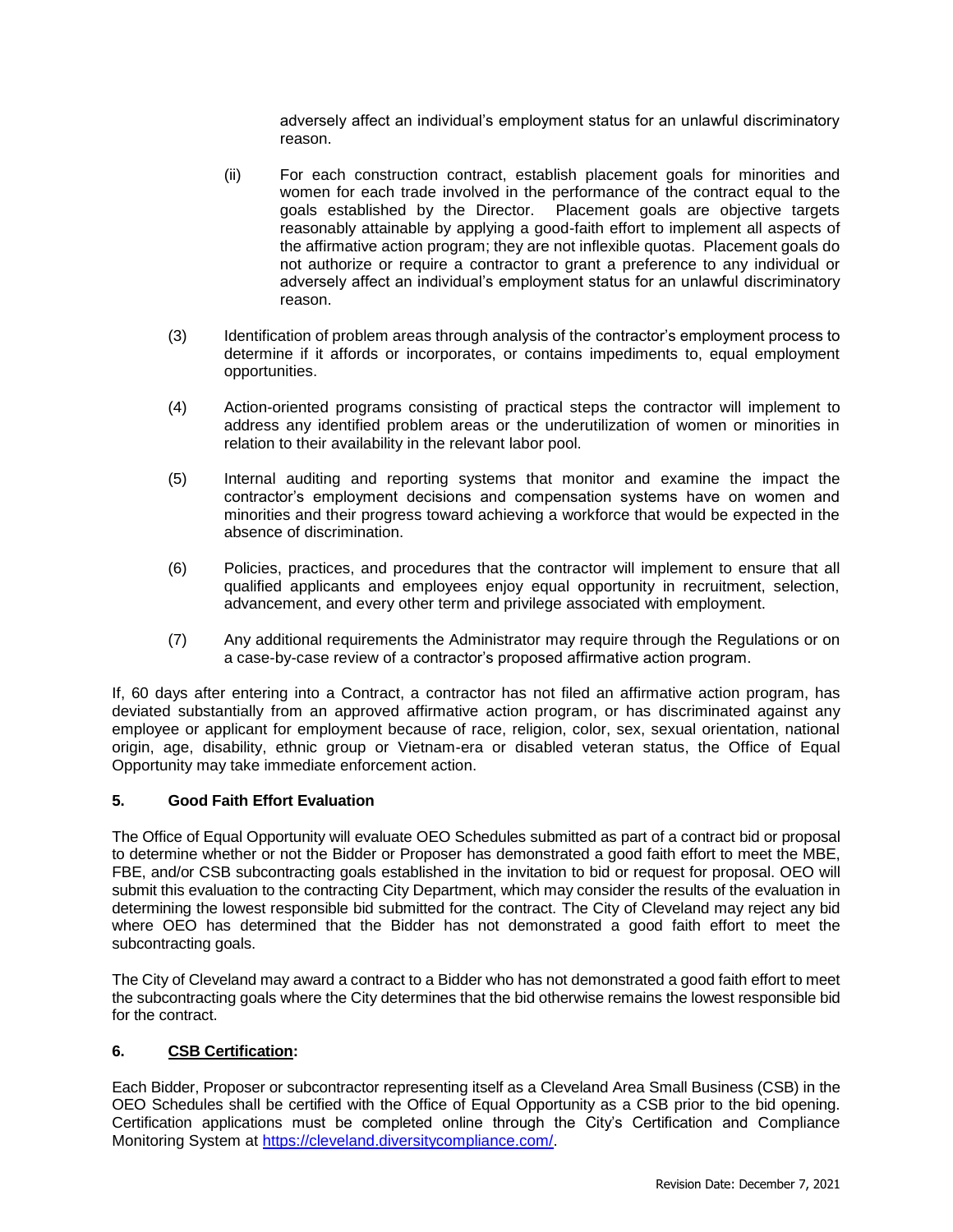There are two classifications of CSBs:

A **City of Cleveland Small Business (CCSB**) is a CSB headquartered within the City of Cleveland.

A **Regional Cleveland Small Business (RCSB)** is a CSB headquartered within Cuyahoga County, but not within the City itself.

A business is eligible for certification as a Cleveland Area Small Business (CSB) if it meets the following criteria:

- (1) It is a Small Business Enterprise;<br>(2) It has its principal office located p
- It has its principal office located physically in Cuyahoga County; and
- (3) Its chief executive officer and highest level managers maintain their offices and perform their managerial functions in Cuyahoga County.

A business qualifies as a Small Business Enterprise if it meets size requirements of the US Small Business Administration, or separate economic criteria as established by the Director of the Office of Equal Opportunity in the Regulations. You can find the current SBA size standards here: <http://www.sba.gov/content/small-business-size-standards>

#### **7. CSB Contract Participation**

In an effort to promote the participation of Cleveland-area Small Businesses (CSBs) in City contracts, each Contracting Department of the City will use its best efforts to contract with CSB Bidders and Proposers, and Bidders and Proposers that have committed to subcontracting with certified CSBs.

Where other, project-specific goals have not been set in the bid or proposal documents, the standard CSB subcontractor participation goals are:

Construction Contracts: **30% CSB Subcontractor Participation** Professional Services Contracts: **10% CSB Subcontractor Participation** All Other Contracts: **20% CSB Subcontractor Participation**

The Contracting Departments may, in consultation with the Director, increase or decrease these participation goals for a particular contract. When the goals are changed, the change will be noted in the bid or proposal documents.

#### **8. MBE/FBE Certification:**

Each Bidder, Proposer or subcontractor representing itself as a Minority Business Enterprise (MBE) or Female Business Enterprise (FBE) in the OEO Schedules shall be certified with the Office of Equal Opportunity as an MBE and/or FBE prior to the bid opening. Certification applications must be completed online through the City's Certification and Compliance Monitoring System at [https://cleveland.diversitycompliance.com/.](https://cleveland.diversitycompliance.com/)

A business is eligible for certification as a Minority Business Enterprise (MBE) if:

- (1) The Business Enterprise is owned, operated and controlled by one or more Minority Persons who have at least 51% ownership;
- (2) The Minority Persons who own the Business Enterprise have operational and managerial control, interest in capital, and earnings commensurate with the percentage of ownership; and
- (3) The Business Enterprise is located and doing business in the Cleveland Contracting Market.

A business is eligible for certification as a Female Business Enterprise (FBE) if:

(1) The Business Enterprise is owned, operated and controlled by one or more Females who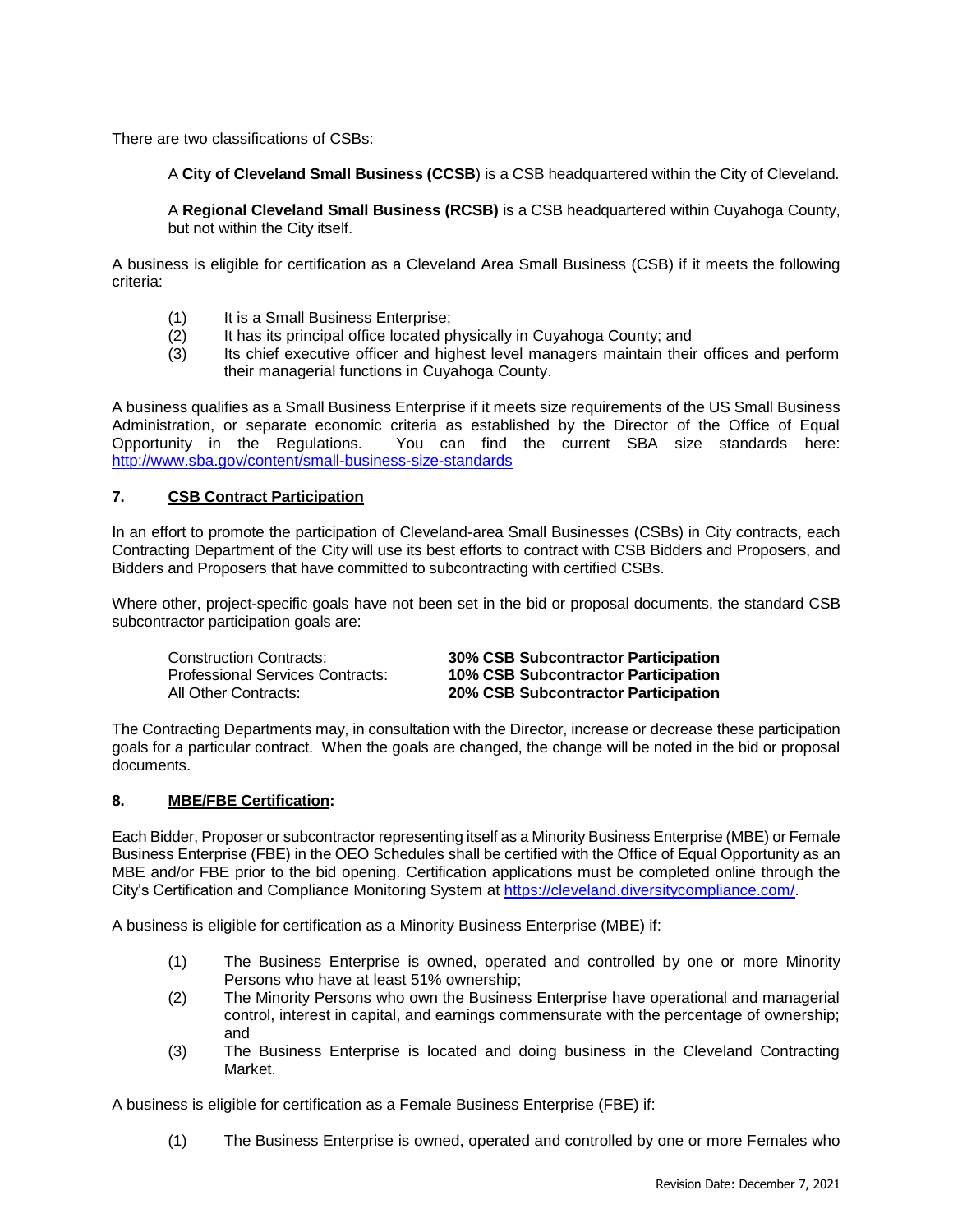have at least 51% ownership;

- (2) The Female owners have operational and managerial control, interest in capital, and earnings commensurate with the percentage of ownership; and
- (3) The Business Enterprise is located and doing business in the Cleveland Contracting Market.

#### **9. MBE and FBE Contract Participation**

The City of Cleveland is firmly committed to assisting Minority Business Enterprises (MBEs) and Female Business Enterprises (FBEs) through its contracting activities, and the City intends to Contract with firms that share that commitment. Under this policy, each Contracting Department will use its best efforts to promote the participation of MBEs and FBEs as both prime contractors and subcontractors in all City Contracts. In turn, Bidders and Proposers shall make every effort to use MBEs and FBEs as subcontractors where available and practical.

Some City contracts will have specific MBE and/or FBE subcontractor participation goals. **These goals will be expressly stated in the Invitation to Bid (ITB) or Request for Proposal (RFP) in each contract where the goals are applicable.**

When there are specific MBE and/or FBE goals on a City contract, those goals will be considered in lieu of an equivalent portion of the CSB goals for the contract. Please review the bid or proposal documents for the final MBE, FBE and/or CSB subcontracting goals for the project.

#### **10. MBE/FBE Bid Discounts:**

Contracting Departments may apply a Bid Discount of five percent (5%) for bids received from certified MBE and FBE Bidders to remediate past or present discrimination, where the City has developed or obtained a legally sufficient basis in evidence to demonstrate past or present discrimination. The CSB/MBE/FBE Registry denotes which MBEs and FBEs are eligible for Bid Discounts.

#### **11. MBE/FBE Evaluation Credits:**

Contracting Departments may apply an Evaluation Credit of five percent (5%) of the total points awarded for proposals received from MBE and FBE Proposers to remediate past or present discrimination, where evidence of contracting disparity has been adequately demonstrated.

#### **12. MBE/FBE Subcontracting Bid Discounts and Additional Retainage:**

Contracting departments may apply a bid discount for bids received for public improvement contracts in the amount of five percent (5%) of the portion of the total amount of the goods, labor, and materials that the bidder represents it will subcontract to one or more MBEs and FBEs, where the City has developed or obtained a legally sufficient basis in evidence to demonstrate past or present discrimination.

If a Contracting Department applies the MBE/FBE subcontracting Bid Discount to the bid of a Bidder that would not have otherwise been the lowest and the Bidder is awarded the Public Improvement Contract, the City shall retain as Additional Retainage an amount equal to the total dollar amount by which the bid was adjusted for bid comparison in addition to the contract retainage required under Section 185.41 of the Codified Ordinances of the City of Cleveland. Release of this retainage shall be managed under the provisions established in Section 187.05(e) of the Codified Ordinances.

#### **13. CSB Bid Discounts:**

If a Contracting Department does not apply an MBE or FBE Bid Discount to one or more bids for the award of a Contract, the Contracting Department may apply a Bid Discount in the following amounts for bids received from CSB prime contractors:

A Bid Discount of five percent (5%) for bids received from CCSBs.

A Bid Discount of five percent (5%) for bids received from RCSBs, provided no bids are received from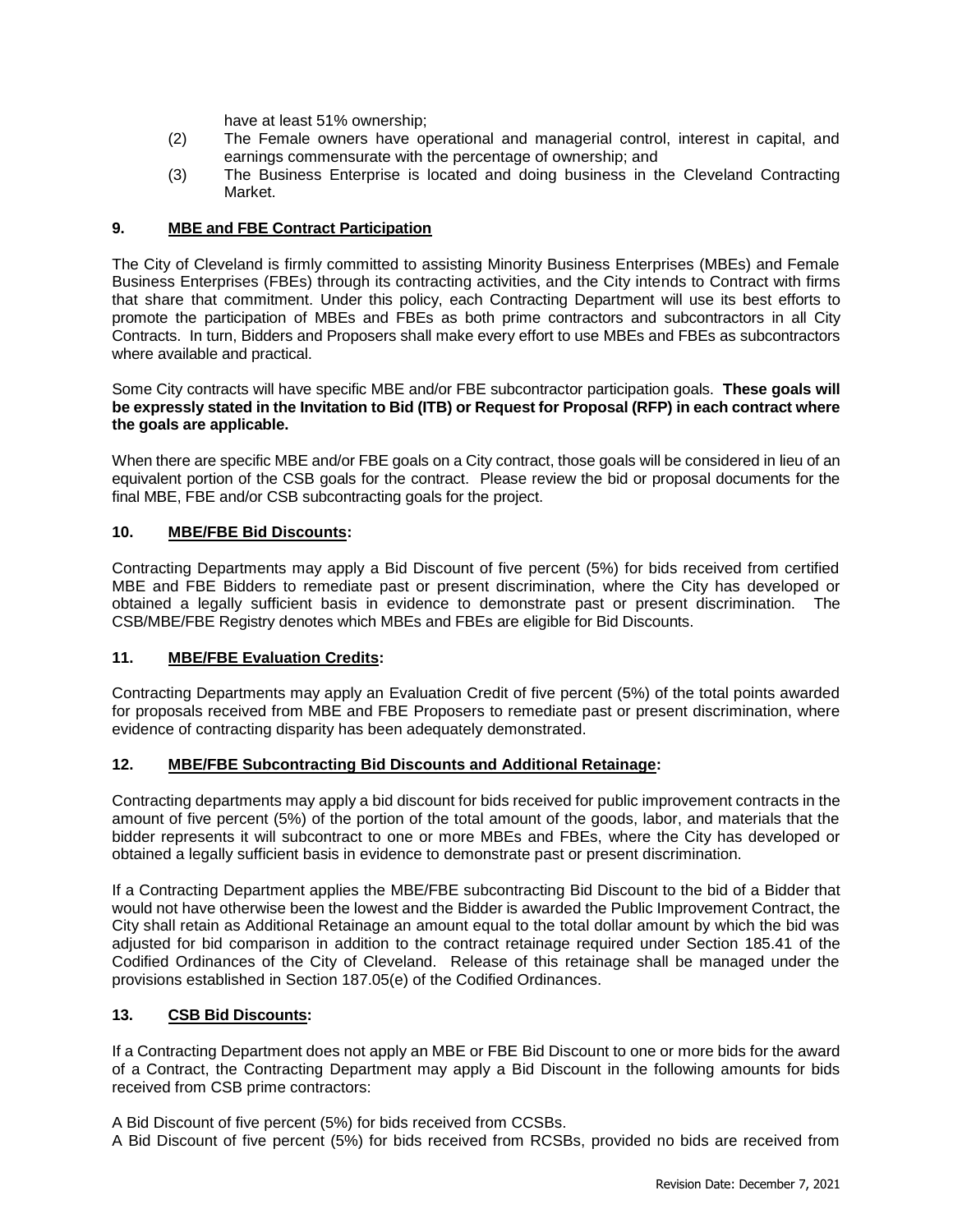CCSBs.

#### **14. CSB Evaluation Credits:**

If a Contracting Department *does not apply an MBE or FBE Evaluation Credit* to one or more proposals for the award of a Contract, the Contracting Department may apply Evaluation Credits as follows for proposals received from CSB prime contractors:

(1) An Evaluation Credit of five percent (5%) of the total points awarded for proposals received from CCSBs.

(2) An Evaluation Credit of five percent (5%) of the total points awarded for proposals received from RCSBs, provided no proposals are received from CCSBs.

#### **15. CSB Subcontracting Bid Discounts and Additional Retainage:**

Contracting Departments may apply a Bid Discount to bids received for a Public Improvement Contract in the amount of five percent (5%) of the portion of the total amount of labor and materials that the Bidder represents it will subcontract to one or more CSBs. This provision does not apply, however, if a Bid Discount has been applied for MBE or FBE subcontractor participation,

If a Contracting Department applies the CSB subcontracting Bid Discount to the bid of a Bidder that would not have otherwise been the lowest and the Bidder is awarded the Public Improvement Contract, the City shall retain as Additional Retainage an amount equal to the total dollar amount by which the bid was adjusted for bid comparison in addition to the retainage required under Section 185.41 of the Codified Ordinances. Release of this retainage shall be managed under the provisions established in Section 187.03(d) of the Codified Ordinances.

#### **16. LPE and SUBE Certification:**

A Bidder or Proposer may qualify as a Local Producer, a Local-Food Purchaser or a Local Sustainable Business under the Local Producer, Local-Food Purchaser, and Sustainable Business Preference Code, Chapter 187A of the Codified Ordinances of the City of Cleveland. Each Bidder or Proposer representing itself as a Local Producer (LPE), or a Local Sustainable Business (SUBE) shall be certified with the Office of Equal Opportunity prior to the bid opening. Certification applications must be completed online through the City's Certification and Compliance Monitoring System at [https://cleveland.diversitycompliance.com/.](https://cleveland.diversitycompliance.com/)

#### **17. LPE and SUBE Bid Discounts:**

The Contracting Department shall apply a Bid Discount in the following amounts for bids received from LPE and/or SUBE prime contractors:

A Bid Discount of two percent (2%) for bids received from LPEs. A Bid Discount of two percent (2%) for bids received from SUBEs.

#### **18. LPE and SUBE Evaluation Credits:**

The Contracting Department shall apply an Evaluation Credit in the following amounts for proposals received from LPE and/or SUBE prime contractors:

An Evaluation Credit of two percent (2%) for proposals received from LPEs. An Evaluation Credit of two percent (2%) for proposals received from SUBEs.

#### **19. Maximum Annual Subcontracting Program Benefit:**

In an effort to encourage wide participation in the CSB, MBE and FBE subcontracting programs, the City of Cleveland has a policy which may limit the amount of subcontracting credit that a single CSB, MBE and/or FBE subcontractor can provide in a single year. When the CSB, MBE and/or FBE subcontractor has reached this maximum subcontracting dollar value, its participation in future contracts will not be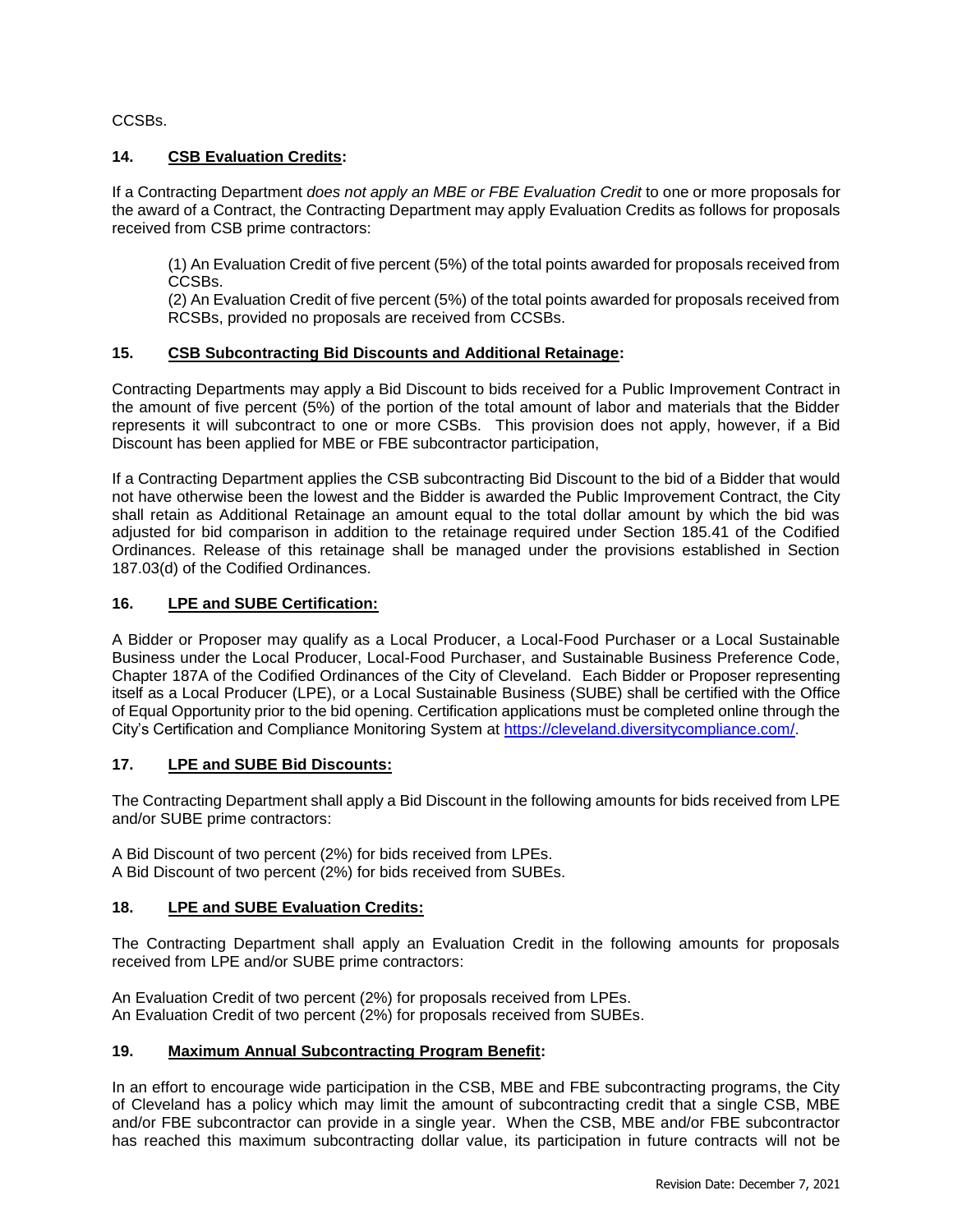counted towards a Bidder or Proposer's CSB, MBE and/or FBE participation goals.

The Director may apply credit toward the CSB, MBE and/or FBE subcontractor participation goals upon written request of a Bidder or Proposer attesting that no other certified CSBs, MBEs or FBEs are available to perform the work or supply the materials required for the Contract, or in an emergency, or for such other reasons that the Director determines require use of that CSB, MBE or FBE.

Nothing prohibits a Bidder or Proposer from subcontracting to a CSB, MBE or FBE that has reached the cap, or prohibits the CSB, MBE or FBE from performing work or supplying materials under any contract. But that participation will not count towards the Bidder or Proposer's subcontracting goals.

#### **20. CSB/MBE/FBE Manufacturer and Supplier Participation:**

Under the Cleveland Area Business Code, the entire amount of expenditures to certified CSB, MBE, or FBE manufacturers will be counted towards CSB, MBE or FBE participation goals on the contract. A manufacturer is an enterprise that produces goods from raw materials and adds value by substantially altering them before resale.

**Sixty percent (60%) of expenditures to certified CSB, MBE or FBE suppliers that are not manufacturers will be counted towards CSB, MBE or FBE participation goals on the contract, provided that the CSB, MBE or FBE supplier performs a commercially useful function in the supply process.** A business enterprise is a supplier performing a commercially useful function in the supply process" when it:

- (1) Assumes the actual and contractual responsibility for furnishing the supplies or materials; and
- (2) Is recognized as a supplier, distributor or reseller by the manufacturer or producer of the contracted supplies and materials; and
- (3) Owns or leases a warehouse, yard, building or other facilities or uses such as means as are customary in the industry for the purpose of maintaining an inventory of or supplying such supplies or materials from which it supplies its customers; and
- (4) Distributes, delivers, and/or services products primarily with its own staff and/or equipment.

If a CSB, MBE or FBE supplier is not a manufacturer and is not performing a commercially useful function in the supply process, the supplier's participation will not be counted towards the CSB, MBE or FBE participation on the contract.

#### **21. Joint Ventures:**

Participation of CSBs, MBEs and FBEs in joint ventures is encouraged. To receive credit for CSB, MBE and/or FBE participation in a joint venture, the joint venture must be certified by the Office of Equal Opportunity. The CSB/MBE/FBE Joint Venture Certification Application is available from the Office of Equal Opportunity, and applications for joint venture certification must be received by the Office of Equal Opportunity no later than 10 days prior to the bid opening.

#### **22. Use of General Contractors as Subcontractors for CSB/ MBE/FBE Prohibited:**

Consistent with the U.S. Bureau of Census Standard Industrial Classifications, the City considers that a "general contractor" assumes responsibility for an entire construction contract, although it may subcontract part or all of the actual work to special trades or other contractors. The City does not consider that certification as a "general contractor" assumes or includes certification for any other trade or work. In order to qualify as a CSB, MBE or FBE Subcontractor, the CSB, MBE or FBE must be certified for the specific type of work indicated on Schedule 2, the Certified MBE/FBE/CSB Subcontractor Participation Commitment.

#### **23. Subcontractor Participation Compliance Monitoring**

Once a contract is awarded through the bid or proposal process, the winning contractor is obligated to use the certified CSB, MBE or FBE subcontractors listed on the OEO Schedules and in the same participation amount indicated in the OEO Schedules. OEO will monitor this subcontractor participation throughout the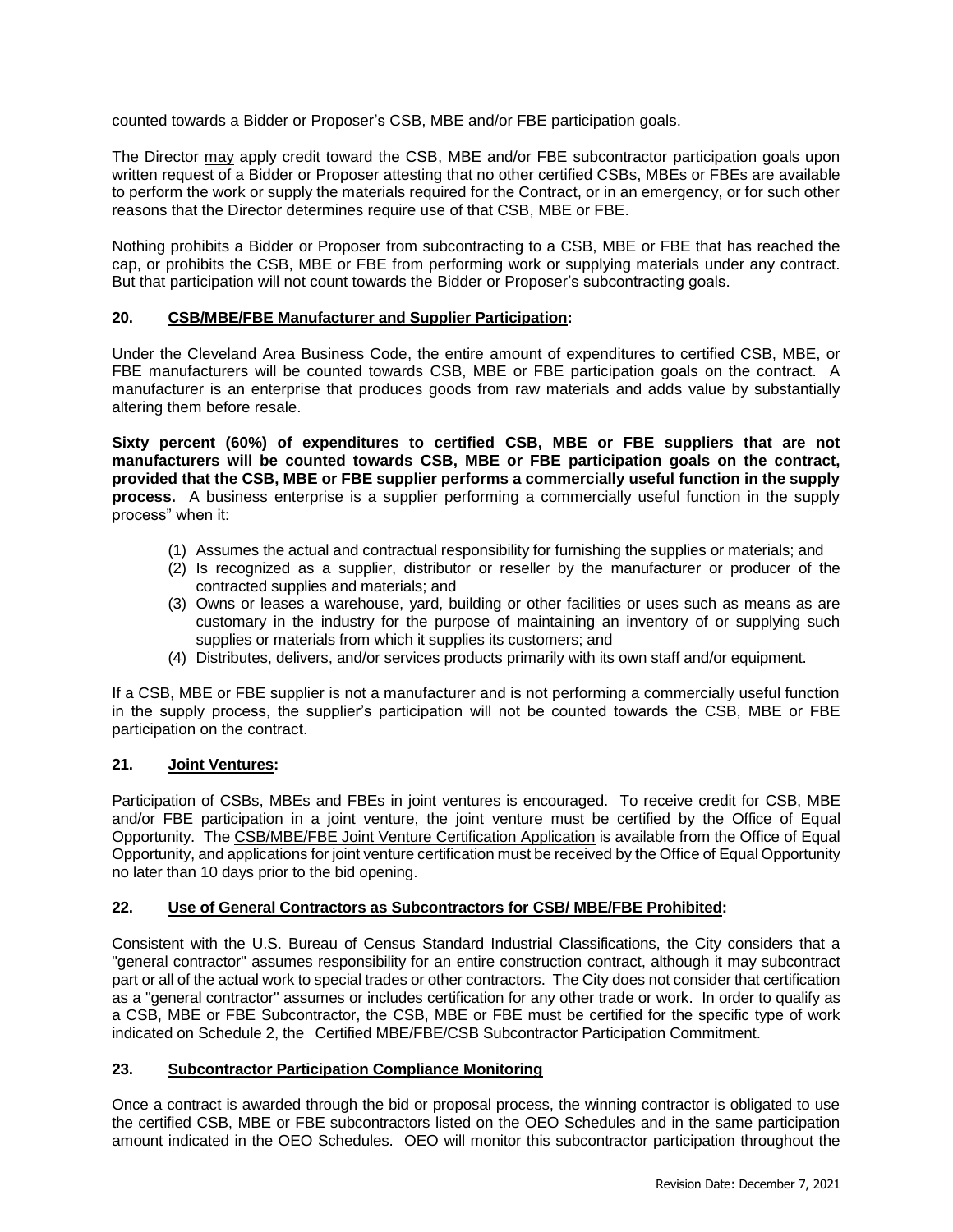course of the contract to ensure that the listed subcontractors are performing work on the project, and that they are being properly compensated for that work.

The City of Cleveland uses a web-based contractor certification and contract compliance monitoring system, colloquially known as B2Gnow, to monitor compliance on City contracts. Contractors can access the system at [http://cleveland.diversitycompliance.com,](http://cleveland.diversitycompliance.com/) or through a link on the Office of Equal Opportunity's website at [http://city.cleveland.oh.us/oeo.](http://city.cleveland.oh.us/oeo)

Each month during the contract, the prime contractor (or direct contract-holder with the City) will report payments to ALL subcontractors through the B2Gnow system. This monthly reporting information includes total payment in dollars made to the subcontractor, record of invoices satisfied, record of checks or other payment methods used to satisfy invoices, payment dates, and any additional information required by OEO to verify payment to subcontractors. The prime contractor will enter this payment information into the B2Gnow system, and the subcontractors will verify this payment information in the system.

OEO offers regular training sessions in the use of the B2Gnow system. Please contact OEO at 216-664- 4152 to schedule training. Online training options are also available through the B2Gnow system.

Please note that use of the B2Gnow system requires an email account and access to a personal computer with internet connectivity. This requirement applies to both prime contractors and subcontractors. The City will provide for access to a computer and internet connection at Cleveland City Hall, upon appointment, for those contractors who do not otherwise have access to the required technology.

Questions about the certification process or the OEO Schedules should be directed to the Office of Equal Opportunity (OEO) at (216) 664-4152.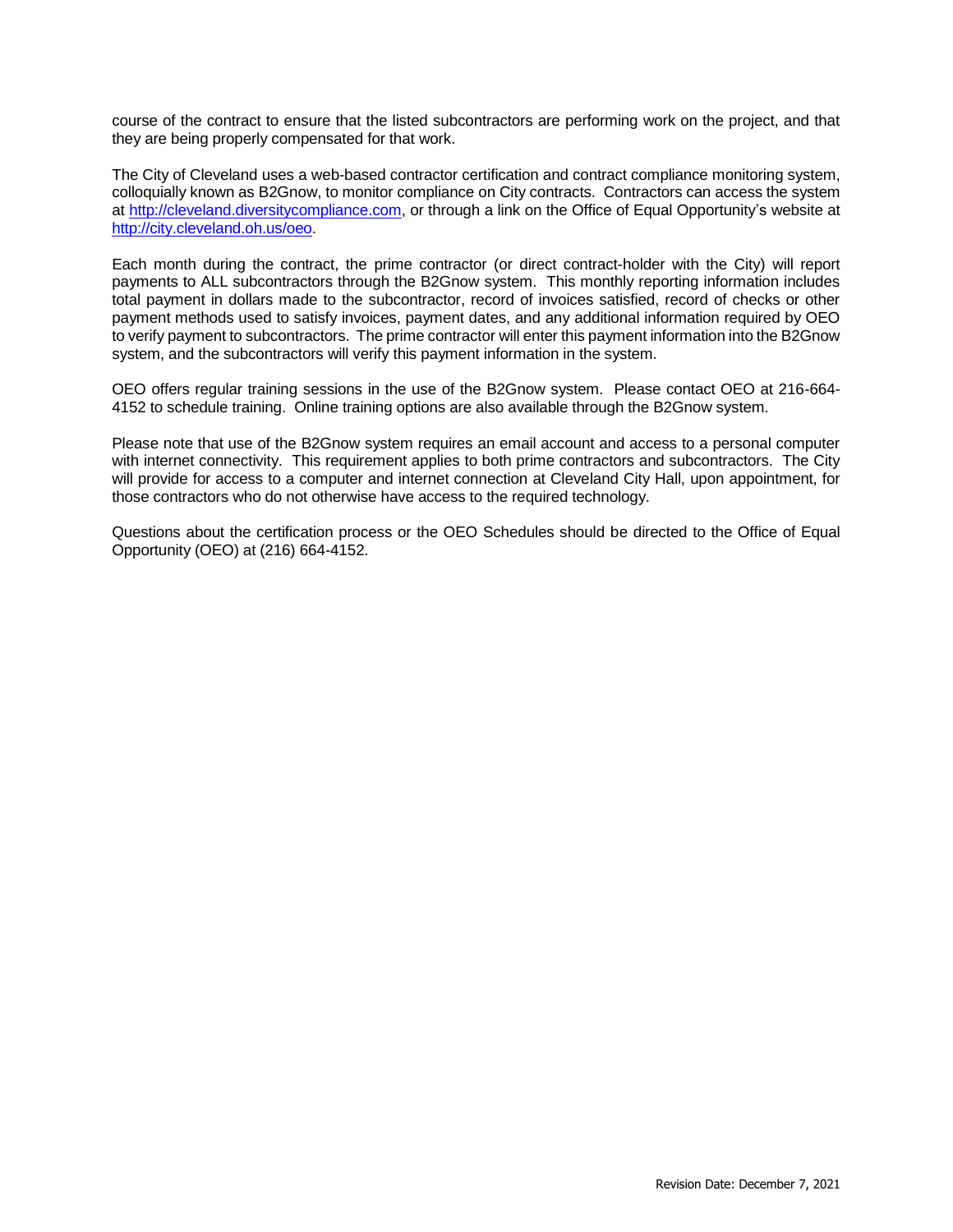

**City of Cleveland Office of Equal Opportunity Schedules** 

# **THE OEO SCHEDULES ARE NOW AVAILABLE AS FILLABLE PDF DOCUMENTS AT THE OFFICE OF EQUAL OPPORTUNITY WEBSITE.**

# **THIS IS THE PREFERRED FORMAT FOR SUBMITTING YOUR OEO SCHEDULES AS PART OF YOUR BID.**

**WWW.CLEVELANDOHIO.GOV/OEO**

Revision Date: December 7, 2021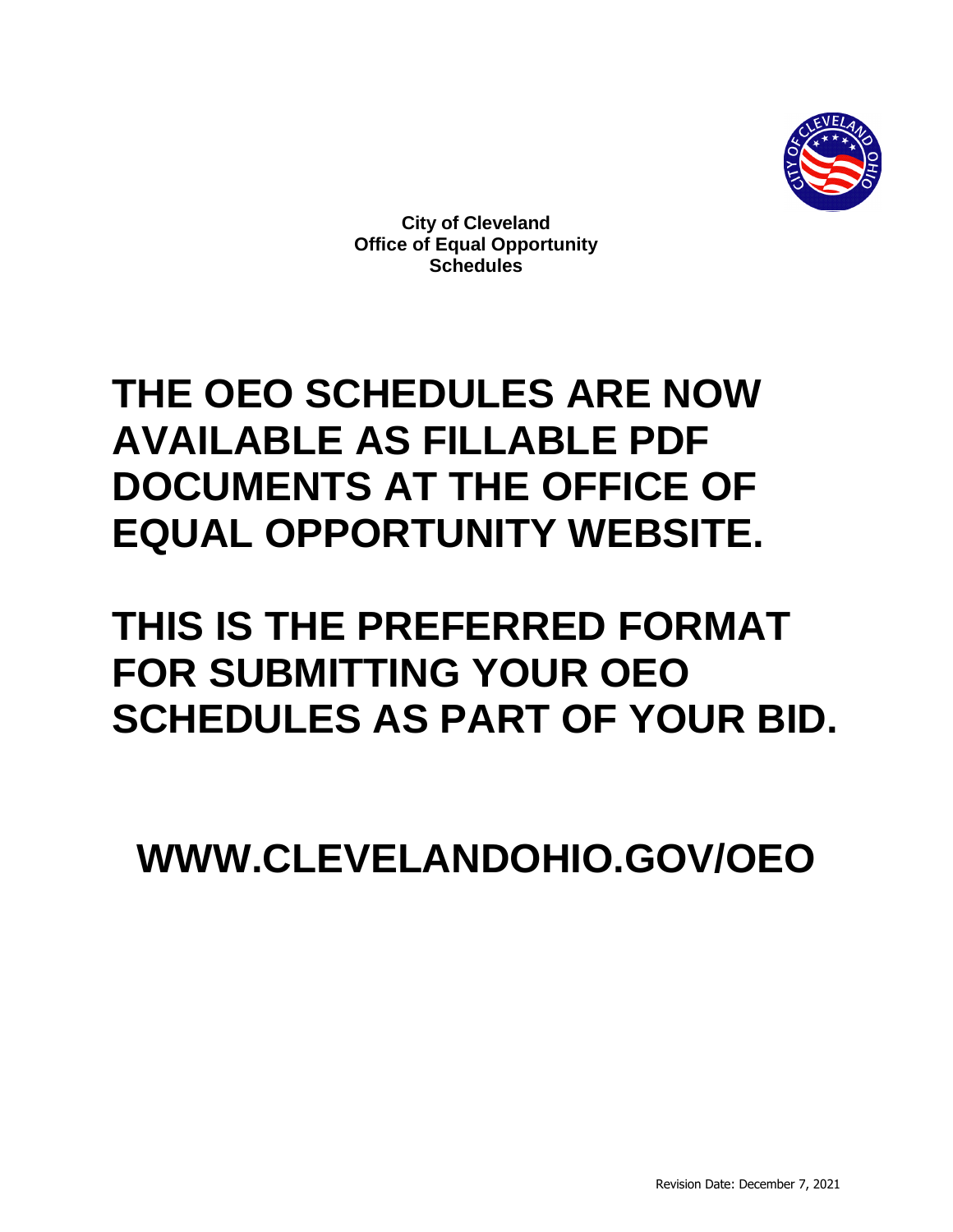

#### **City of Cleveland Office of Equal Opportunity Schedules Checklist**

This checklist will guide you through the Office of Equal Opportunity Schedules that must be completed and submitted as part of your bid or proposal.

Schedule 1: Project Contact Information Form

- $\Box$  Is all requested contact information included?
- $\Box$  Is the form complete and signed?

Schedule 2: Certified MBE/FBE/CSB Subcontractor Participation Commitment

- $\Box$  Did you specify the total dollar amounts for each subcontract?
- $\Box$  Did you verify that each subcontractor is certified for the type of work to be performed?
- $\Box$  If applicable, has the re-subcontracting section been completed?
- $\Box$  Is the form complete and signed by the subcontractor?

Schedule 3: Schedule of Subcontractor Participation  $\Box$  Did you specify the total dollar amount of the subcontract?

Schedule 4: CSB/MBE/FBE Subcontractor Unavailability/Impracticality Certification

- $\Box$  Did you list all companies you have contacted? (If additional space is needed, attach a separate sheet)
- $\Box$  If you are claiming that subcontracting is not available or practical on this contract, have you provided an explanation on a separate, attached sheet?
- $\Box$  Is the form complete and signed?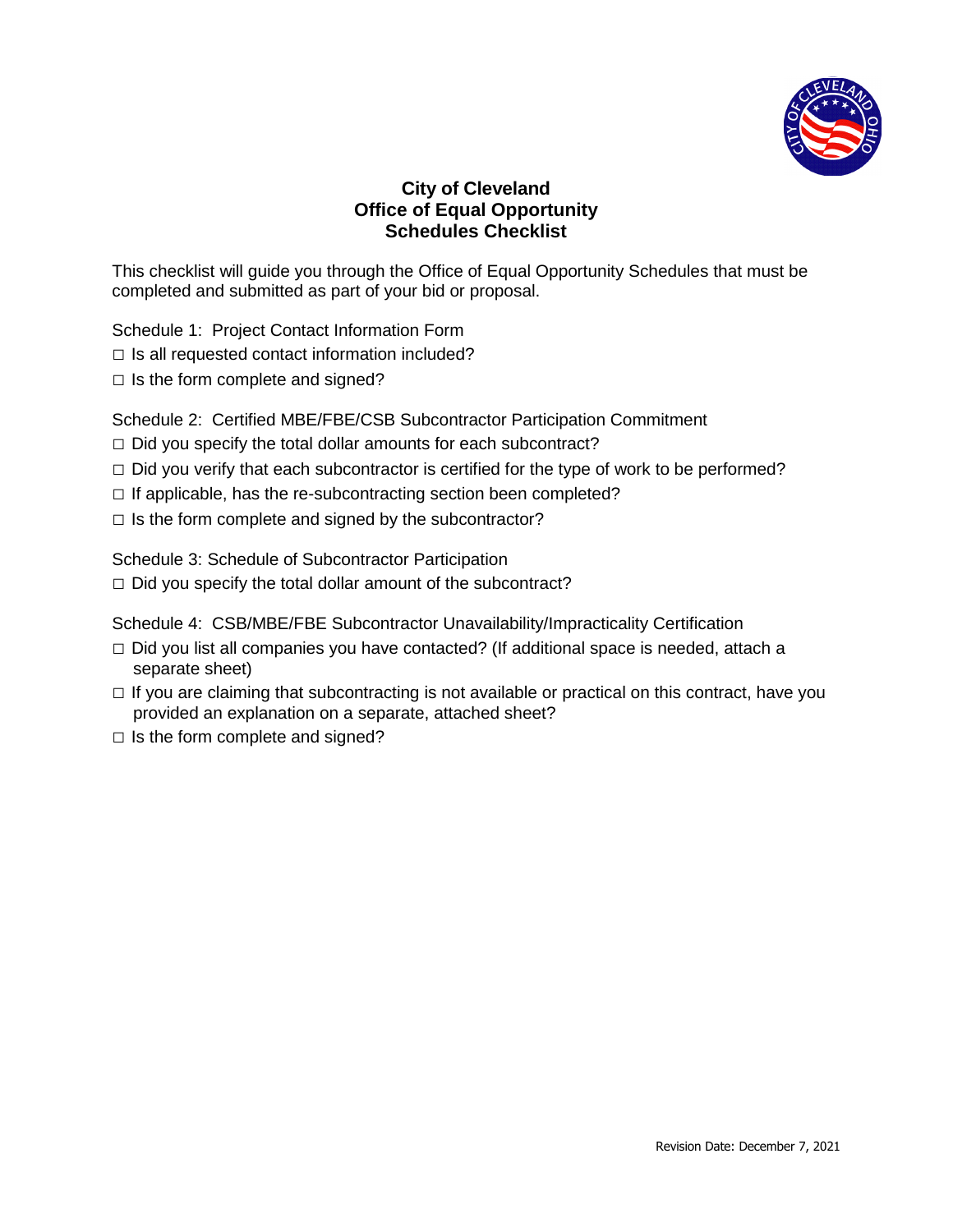#### **City of Cleveland - Office of Equal Opportunity SCHEDULE 1: PROJECT CONTACT INFORMATION FORM**



| Project Name:                |  |
|------------------------------|--|
| <b>Bidder/Proposer Name:</b> |  |

#### **Part I: Bidder Information**

| Contractor's Full Legal Name:                                                                                              |  |  |  |                |                              |            |  |
|----------------------------------------------------------------------------------------------------------------------------|--|--|--|----------------|------------------------------|------------|--|
|                                                                                                                            |  |  |  |                |                              |            |  |
|                                                                                                                            |  |  |  |                |                              |            |  |
| Contractor's Address:                                                                                                      |  |  |  |                | Federal Tax ID Number (EIN): |            |  |
|                                                                                                                            |  |  |  |                |                              |            |  |
| City:                                                                                                                      |  |  |  | State and Zip: |                              |            |  |
|                                                                                                                            |  |  |  |                |                              |            |  |
| Phone Number:<br>Contractor's Principal Officer Name:                                                                      |  |  |  |                |                              |            |  |
|                                                                                                                            |  |  |  |                |                              |            |  |
| Contractor's Main Email Address:                                                                                           |  |  |  |                |                              |            |  |
|                                                                                                                            |  |  |  |                |                              |            |  |
| Contractor's Authorized OEO Representative Name:                                                                           |  |  |  | Phone Number:  |                              |            |  |
|                                                                                                                            |  |  |  |                |                              |            |  |
| Authorized OEO Representative Email Address:                                                                               |  |  |  |                |                              |            |  |
|                                                                                                                            |  |  |  |                |                              |            |  |
| Are you Certified with the Office of Equal<br>Opportunity? Check all that apply:<br><b>CSB</b><br><b>MBE</b><br><b>FBE</b> |  |  |  |                | <b>LPE</b>                   | <b>SFP</b> |  |
|                                                                                                                            |  |  |  | <b>SUBE</b>    |                              |            |  |

Signature: Date:

Bidder/Proposer Representative:

Title: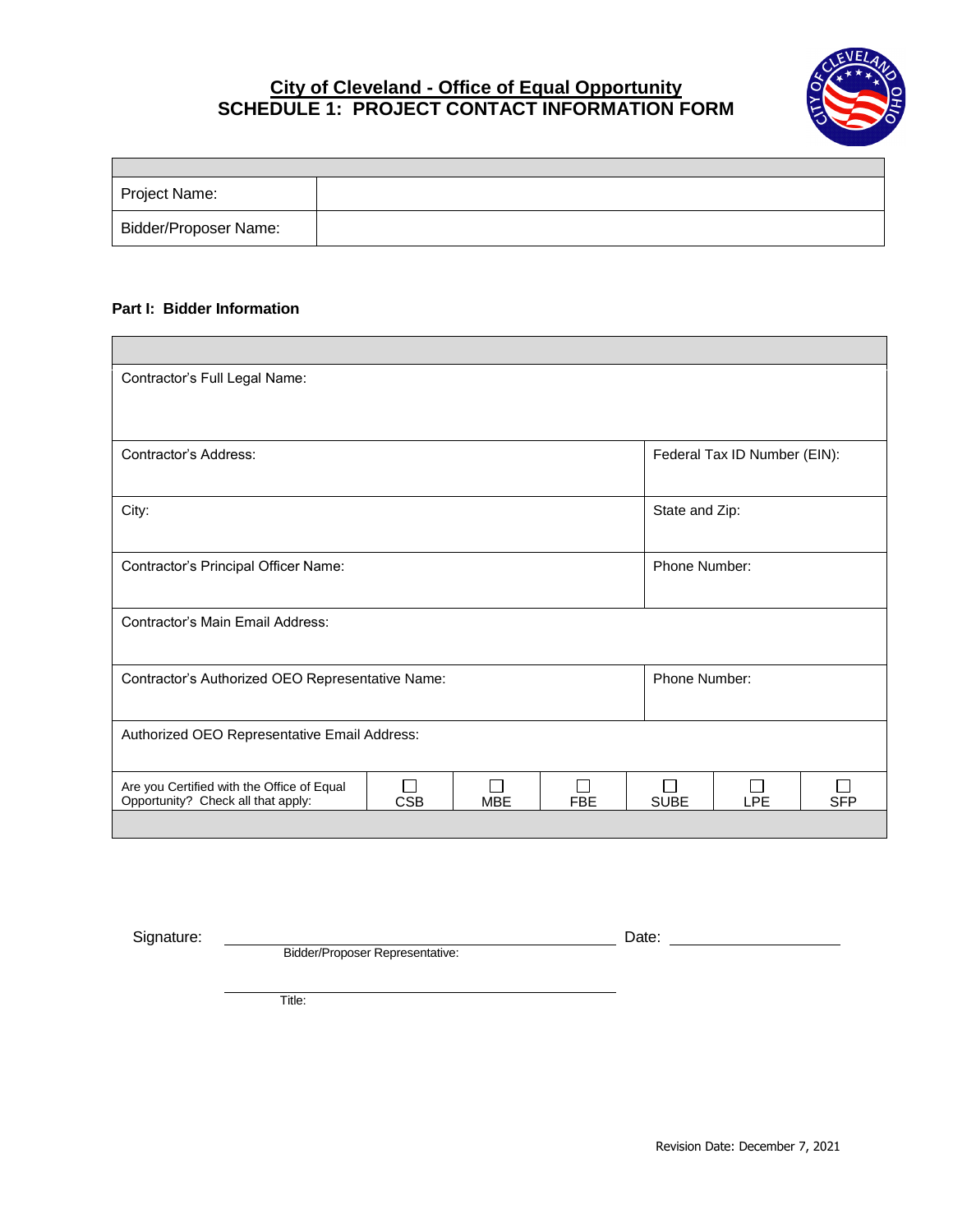

#### **City of Cleveland - Office of Equal Opportunity SCHEDULE 2: Certified MBE/FBE/CSB Subcontractor Participation Commitment**

| Project Name:         |  |
|-----------------------|--|
| Bidder/Proposer Name: |  |

The subcontractor listed below is intended to fulfill the Minority-owned Business Enterprise (MBE), Female-owned Business Enterprise (FBE) and/or Cleveland-Area Small Business (CSB) participation goals established for this bid. Eligible subcontractors must be certified by the City of Cleveland Office of Equal Opportunity (OEO), both generally and for the specific type of work or supply furnished for the contract. The appropriate NAICS code should be included for the type of work listed below, or the bidder may not receive credit for the subcontractor's participation on the contract. **NOTE: Material Suppliers (not manufacturers) will receive credit for 60% of the value listed for its material supply subcontract amount in Part 4.**

| <b>Subcontractor:</b>                |
|--------------------------------------|
| Address:                             |
| City, State, Zip:                    |
| OEO Compliance Contact:              |
| <b>Contact Email Address:</b>        |
| <b>Contact Phone:</b>                |
| OEO Certification: CSB □ MBE □ FBE □ |
| Federal Tax ID#/EIN:                 |

| Part 1:<br>Contract<br>Spec Item # | Part 2:<br><b>NAICS Code</b> | Part 3:<br>Type of Work Performed and/or Materials Supplied | Part 4:<br><b>Subcontract Amount</b> |
|------------------------------------|------------------------------|-------------------------------------------------------------|--------------------------------------|
|                                    |                              |                                                             | Φ                                    |
|                                    |                              |                                                             |                                      |
|                                    |                              |                                                             | Φ                                    |
|                                    | <b>TOTAL</b>                 |                                                             | S                                    |

The Bidder **may not substitute subcontractors** between the submission of bids and award of the contract. After the contract is awarded, the Bidder may not substitute or shift subcontractors without written approval of the Director of OEO.

The undersigned subcontractor is confirming that it is certified as a MBE, FBE, and/or CSB firm with the Office of Equal Opportunity, and is certified in the appropriate category, defined by NAICS codes, to provide the goods or services listed above. Both undersigned parties agree that, if awarded a contract, they will enter into a written agreement confirming the intentions documented above.

#### **RE-SUBCONTRACTING**

The undersigned prospective subcontractor will re-subcontract work on this contract:

 **Yes** If Yes, the subcontractor must complete additional Schedule 2 and/or Schedule 3 forms documenting the resubcontracting of work to certified and/or non-certified subcontractors. Failure to do so will be considered a lack of good faith effort to meet the MBE, FBE, and/or CSB subcontracting goals for this bid.

**No**

| Authorized Bidder Representative:           |       |  |
|---------------------------------------------|-------|--|
| Signature:                                  | Date: |  |
| Authorized Subcontractor<br>Representative: |       |  |
| Signature:                                  | Date: |  |

Revision Date: December 7, 2021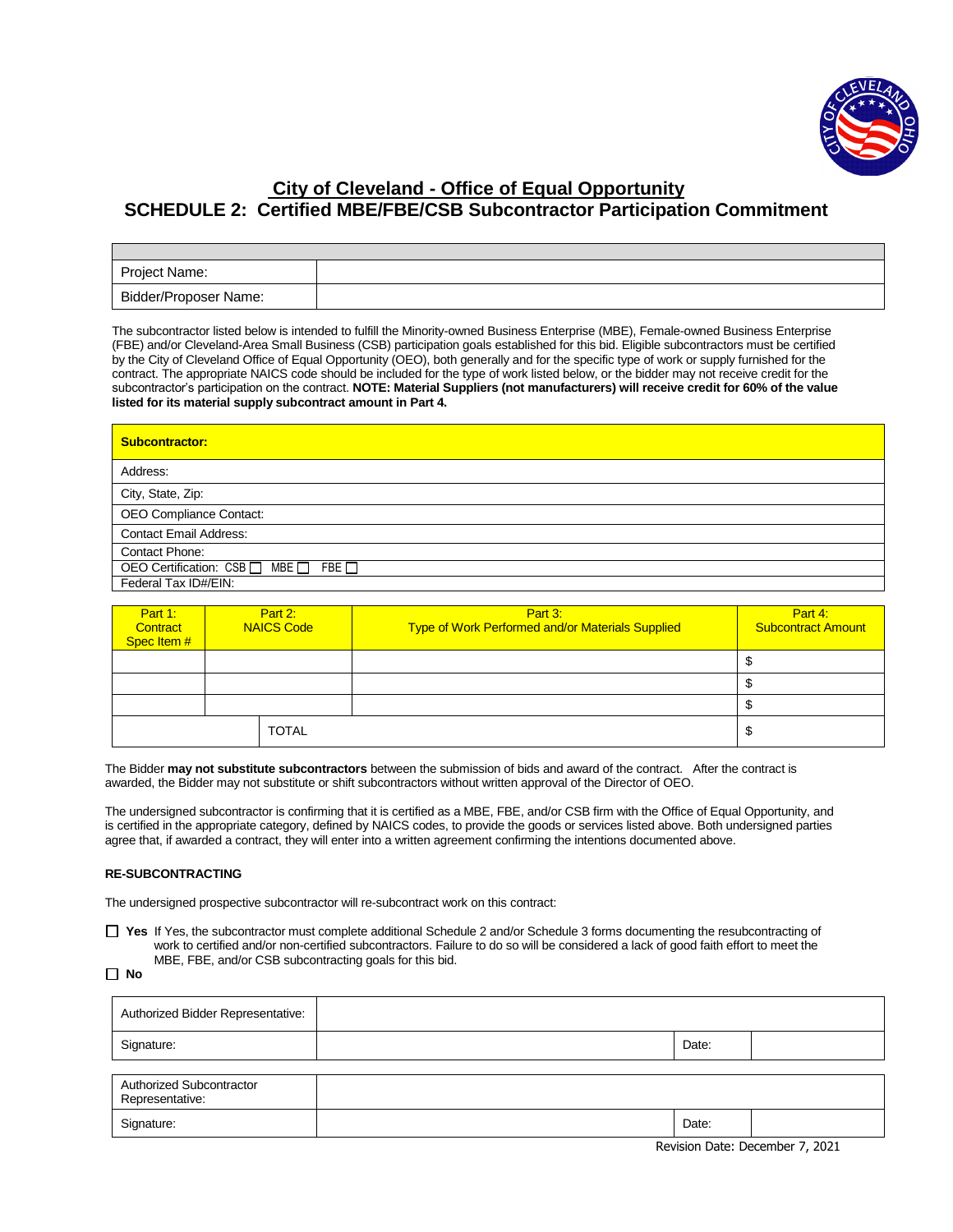

#### **City of Cleveland - Office of Equal Opportunity SCHEDULE 3: Schedule of Subcontractor Participation**

| Project Name:         |  |
|-----------------------|--|
| Bidder/Proposer Name: |  |

List ALL PROSPECTIVE NON-CERTIFIED SUBCONTRACTORS and/or SUBCONSULTANTS expected to participate on this contract.

| <b>Subcontractor:</b>         | Part 1:<br><b>SPEC</b><br><b>ITEM#</b> | Part 2:<br><b>TYPE OF WORK OR</b><br><b>MATERIALS/SUPPLIES</b> | Part 3:<br><b>SUBCONTRACT</b><br><b>AMOUNT</b> |
|-------------------------------|----------------------------------------|----------------------------------------------------------------|------------------------------------------------|
| Address:                      |                                        |                                                                | \$                                             |
| City, State, Zip:             |                                        |                                                                | \$                                             |
| <b>Contact Email Address:</b> |                                        |                                                                | \$                                             |
| Contact Phone:                |                                        |                                                                | \$                                             |
| Federal Tax ID#/EIN:          | <b>TOTAL</b>                           |                                                                | \$                                             |
| <b>Subcontractor:</b>         | Part 1:<br><b>SPEC</b><br><b>ITEM#</b> | Part 2:<br><b>TYPE OF WORK OR</b><br><b>MATERIALS/SUPPLIES</b> | Part 3:<br><b>SUBCONTRACT</b><br><b>AMOUNT</b> |
| Address:                      |                                        |                                                                | \$                                             |
| City, State, Zip:             |                                        |                                                                | \$                                             |
| <b>Contact Email Address:</b> |                                        |                                                                | \$                                             |
| Contact Phone:                |                                        |                                                                | \$                                             |
| Federal Tax ID#/EIN:          | <b>TOTAL</b>                           |                                                                | \$                                             |
| <b>Subcontractor:</b>         | Part 1:<br><b>SPEC</b><br><b>ITEM#</b> | Part 2:<br><b>TYPE OF WORK OR</b><br><b>MATERIALS/SUPPLIES</b> | Part 3:<br><b>SUBCONTRACT</b><br><b>AMOUNT</b> |
| Address:                      |                                        |                                                                | \$                                             |
| City, State, Zip:             |                                        |                                                                | \$                                             |
| <b>Contact Email Address:</b> |                                        |                                                                | \$                                             |
| Contact Phone:                |                                        |                                                                | \$                                             |
| Federal Tax ID#/EIN:          | <b>TOTAL</b>                           |                                                                | \$                                             |
| <b>Subcontractor:</b>         | Part 1:<br><b>SPEC</b><br><b>ITEM#</b> | Part 2:<br><b>TYPE OF WORK OR</b><br><b>MATERIALS/SUPPLIES</b> | Part 3:<br><b>SUBCONTRACT</b><br><b>AMOUNT</b> |
| Address:                      |                                        |                                                                | \$                                             |
| City, State, Zip:             |                                        |                                                                | \$                                             |
| <b>Contact Email Address:</b> |                                        |                                                                | \$                                             |
| Contact Phone:                |                                        |                                                                | \$                                             |
| Federal Tax ID#/EIN:          | <b>TOTAL</b>                           |                                                                | \$                                             |
|                               |                                        |                                                                |                                                |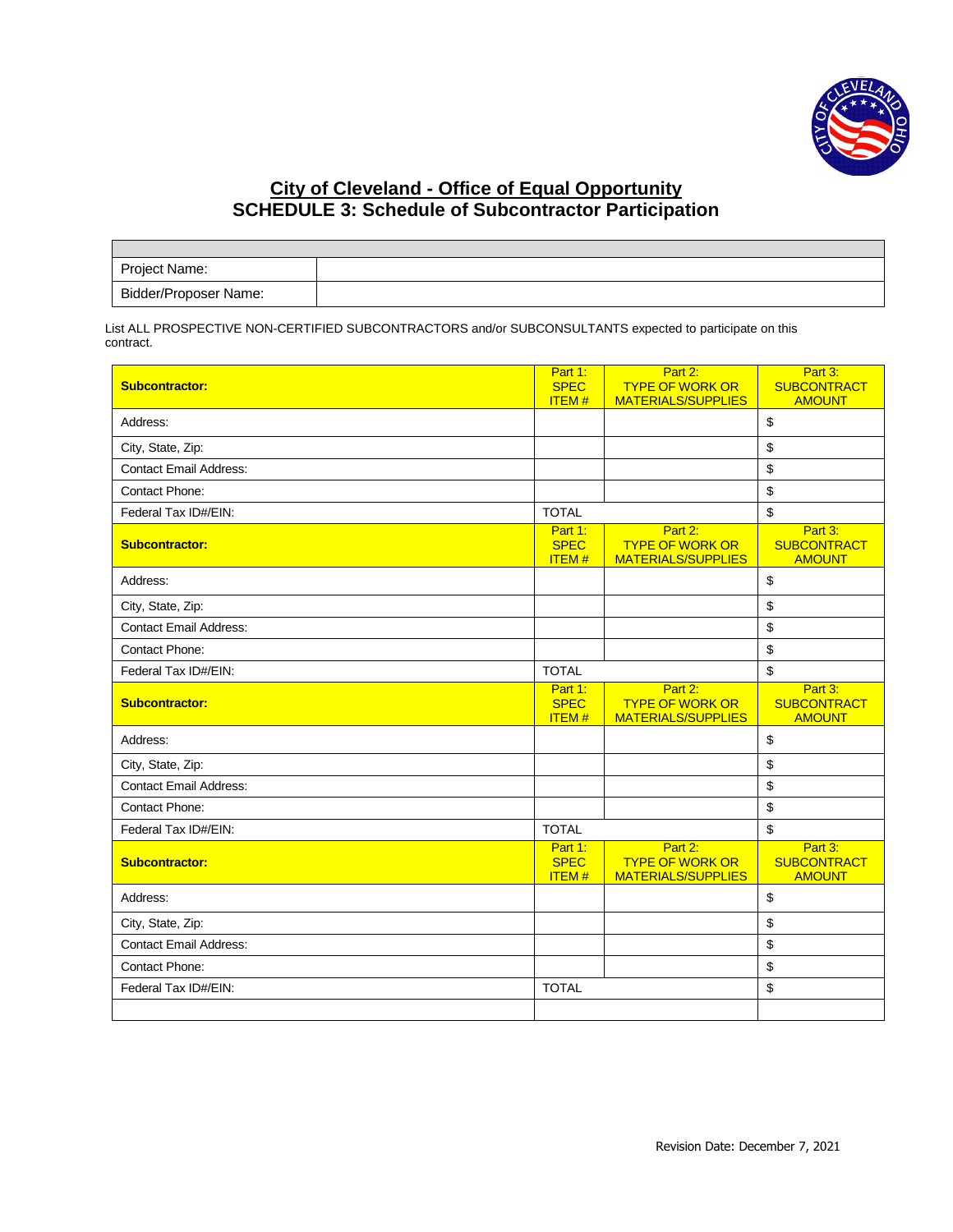

#### **City of Cleveland - Office of Equal Opportunity SCHEDULE 4: CSB/MBE/FBE SUBCONTRACTOR UNAVAILABILITY/IMPRACTICALITY CERTIFICATION**

| Project Name:                |  |
|------------------------------|--|
| <b>Bidder/Proposer Name:</b> |  |

Note: Prime contractors are expected to make a good faith effort to utilize CSBs, MBEs and FBEs as subcontractors whenever there are CSB, MBE and/or FBE participation goals established in the bid specifications. There may be instances, however, where Prime Contractors will not be able to achieve the CSB, MBE and/or FBE participation goals for a particular contract. This Schedule 4 allows Prime Contractors to demonstrate their good faith efforts in identifiying and soliciting CSBs, MBEs and FBEs to work on the contract. If the subcontracting goals for this contract are not met, failure to complete this schedule fully and completely may impact the evaluation of this bid or proposal.

#### **Section A:**

Please check one of the following:

- □ 1. Prime Contractor has submitted Schedules 1 and 2 indicating CSB/MBE/FBE Subcontractor participation **MEETING OR EXCEEDING** the goals set forth in the bid documents.
- □ 2. Prime contractor has submitted Schedules 1 and 2 indicating CSB/MBE/FBE Subcontractor participation that **DOES NOT MEET** the goals set forth in the bid documents.

**If Box 1 is checked,** no further documentation is necessary. **Where Box 2 is checked, the Prime Contractor must provide a detailed explanation in Section B.**

#### **Section B:**

If you checked Box 2 on Section A, you must check one of the following:

The Prime Contractor **did not meet** the CSB, MBE and/or FBE subcontractor participation goals for this contract because:

1. The Prime Contractor has made an honest, purposeful attempt to solicit CSB, MBE and/or FBE subcontractor participation, but was unable to find subcontractors to perform the work for the reasons noted below. **Please use the unavailability letter codes found on the following page.**

| <b>CONTACTED</b><br><b>CONTRACTOR</b> | PROPOSED WORK/SUPPLIES | <b>REASON FOR</b><br><b>UNAVAILABLITY</b> | DATE OF<br><b>CONTACT</b> | <b>DATE</b><br><b>RESPONSE</b><br><b>RECEIVED</b> |
|---------------------------------------|------------------------|-------------------------------------------|---------------------------|---------------------------------------------------|
|                                       |                        |                                           |                           |                                                   |
|                                       |                        |                                           |                           |                                                   |
| J.                                    |                        |                                           |                           |                                                   |
|                                       |                        |                                           |                           |                                                   |

2. The Prime Contractor made an honest, purposeful attempt to solicit CSB, MBE and/or FBE subcontractor participation, but due to the nature of the work, service, or product contracted, additional subcontracting with CSBs, MBEs or FBEs is either impossible or impractical. The Prime Contractor has provided a **detailed explanation** of the nature of the work and the reasons that additional subcontracting is not possible **on a separate attached page**.

| Authorized      |       |  |
|-----------------|-------|--|
| Representative: |       |  |
| Signature:      | Date: |  |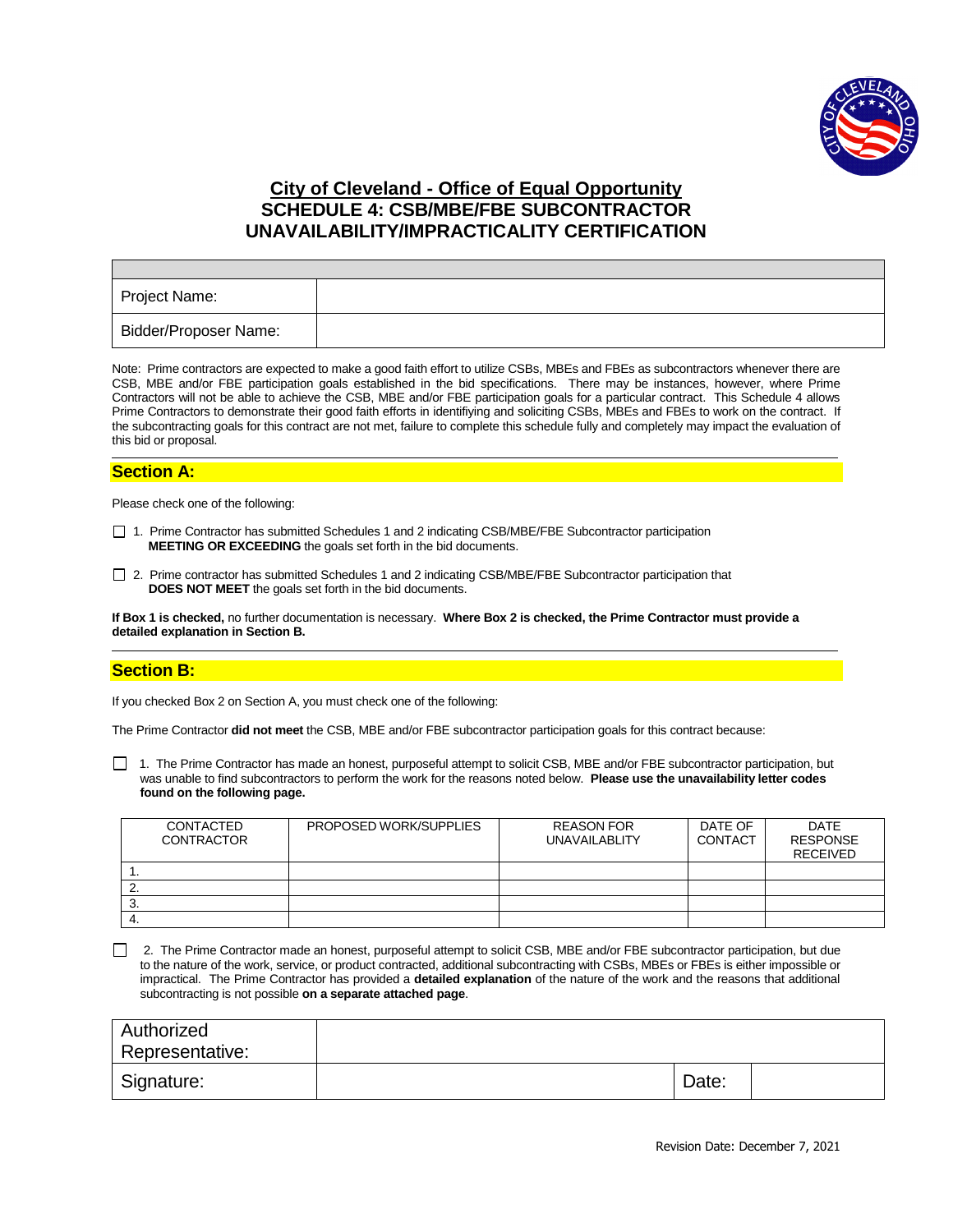#### **SCHEDULE 4 CSB/MBE/FBE SUBCONTRACTOR UNAVAILABILITY/IMPRACTICALITY CERTIFICATION**

#### REASONS FOR **CSB/MBE/FBE** SUBCONTRACTOR UNAVAILABILITY

#### Instructions:

You may insert in Schedule 4, under the column Reasons for Unavailability, all letters identifying the reason why each prospective subcontractor listed on Schedule 4 was unable to prepare a bid or unavailable to participate on the City contract for which you are bidding.

#### Example Reasons for Unavailability

- A. Subcontractor did not respond to the Bidder's request for a quotation.
- B. Subcontractor responded to the Bidder's request but not as to the type of work or supplies for which requested.
- C. Subcontractor does not perform the specific work or furnish the specific supplies the Bidder requested, as part of the type(s) of work or supplies for which OEO has certified it as a CSB/MBE/FBE.
- D. Subcontractor is unavailable because its workforce is or will be fully employed on other work during time of contract performance.
- E. Subcontractor stated it had insufficient time or information on which to prepare a bid. F. Subcontractor's bid price(s) were too high to be competitive (Explain in detail).
- G. Other. (Explain in detail)